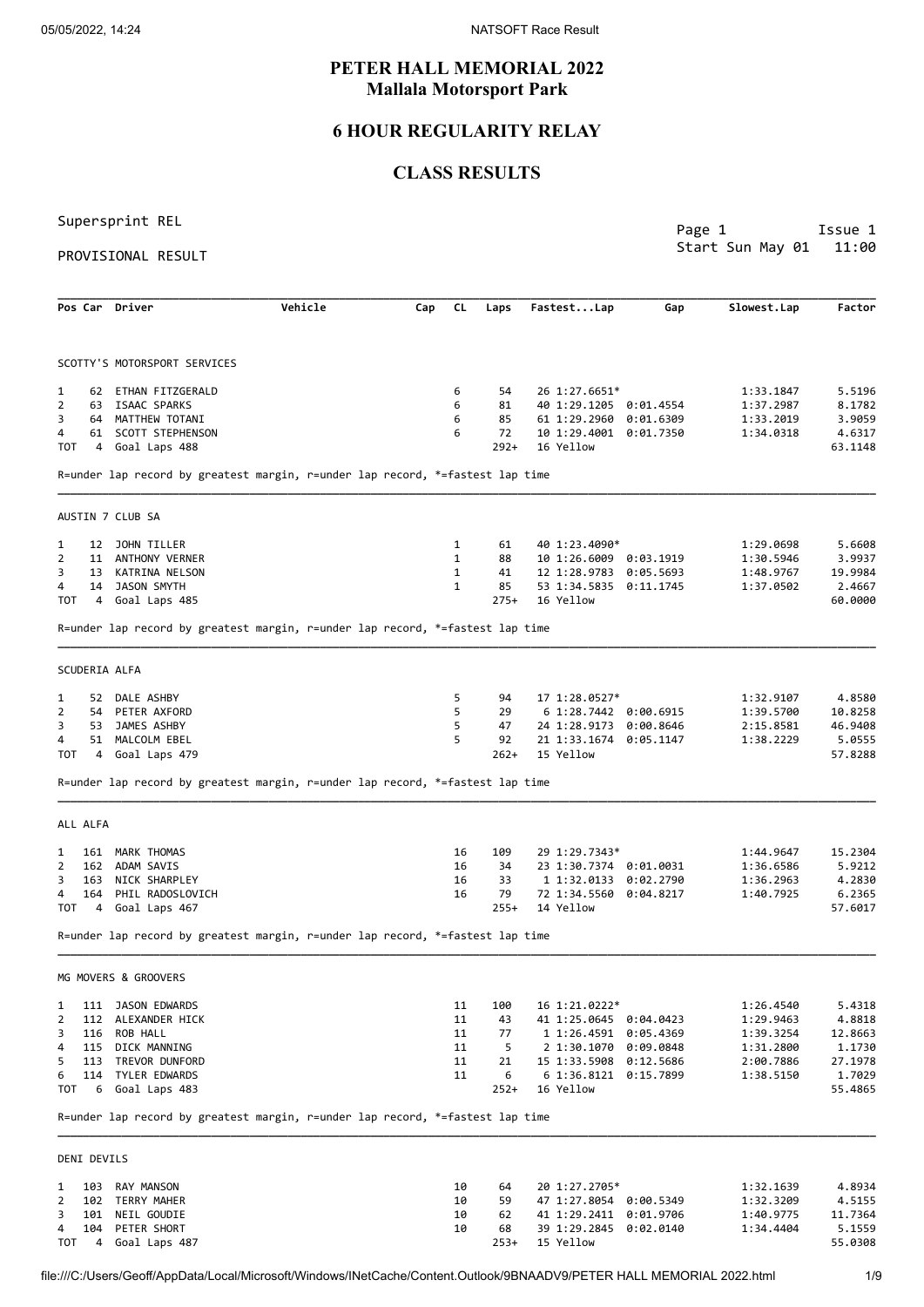**\_\_\_\_\_\_\_\_\_\_\_\_\_\_\_\_\_\_\_\_\_\_\_\_\_\_\_\_\_\_\_\_\_\_\_\_\_\_\_\_\_\_\_\_\_\_\_\_\_\_\_\_\_\_\_\_\_\_\_\_\_\_\_\_\_\_\_\_\_\_\_\_\_\_\_\_\_\_\_\_\_\_\_\_\_\_\_\_\_\_\_\_\_\_\_\_\_\_\_\_\_\_\_\_\_\_\_\_\_\_\_\_\_\_\_\_\_\_\_\_\_\_\_\_\_\_\_\_**

R=under lap record by greatest margin, r=under lap record, \*=fastest lap time

|                                           | TEAM GOBLIN  |                                                                                                                                                                                 |                                                                      |                                      |                                                                                                                                    |                        |                                                               |                                                            |
|-------------------------------------------|--------------|---------------------------------------------------------------------------------------------------------------------------------------------------------------------------------|----------------------------------------------------------------------|--------------------------------------|------------------------------------------------------------------------------------------------------------------------------------|------------------------|---------------------------------------------------------------|------------------------------------------------------------|
| 1<br>$\overline{2}$<br>3<br>4<br>TOT      |              | 35 IAIN JOHNSON<br>33 ROBIN BROWNING<br>34 SIMON BROWNING<br>32 DON AIKMAN<br>4 Goal Laps 476                                                                                   | 3<br>3<br>3<br>3                                                     | 71<br>85<br>47<br>41<br>$244+$       | 14 1:27.2319*<br>15 1:30.2483 0:03.0164<br>15 1:31.6289 0:04.3970<br>42 1:35.4882 0:08.2563<br>15 Yellow                           |                        | 1:37.9283<br>1:33.8443<br>1:39.7211<br>1:45.0669              | 10.6964<br>3.5960<br>8.0922<br>9.5787<br>54.4118           |
|                                           |              | R=under lap record by greatest margin, r=under lap record, *=fastest lap time                                                                                                   |                                                                      |                                      |                                                                                                                                    |                        |                                                               |                                                            |
|                                           |              | SPRITELY GENTLEMENS RACING                                                                                                                                                      |                                                                      |                                      |                                                                                                                                    |                        |                                                               |                                                            |
| 1<br>$\overline{2}$<br>3<br>4             |              | 22 BOB LOMAS<br>23 ROD WELLS<br>24 MIKE WELSH<br>21 MIKE DORE                                                                                                                   | $\overline{2}$<br>$\overline{2}$<br>$\overline{2}$<br>$\overline{2}$ | 26<br>76<br>84<br>57                 | 13 1:27.8967*<br>24 1:29.3305 0:01.4338<br>65 1:29.7842 0:01.8875<br>13 1:33.1296 0:05.2329                                        |                        | 1:40.1808<br>1:36.2650<br>1:57.7219<br>1:38.4628              | 12.2841<br>6.9345<br>27.9377<br>5.3332                     |
|                                           |              | TOT 4 Goal Laps 477                                                                                                                                                             |                                                                      | $243+$                               | 15 Yellow                                                                                                                          |                        |                                                               | 54.0881                                                    |
|                                           |              | R=under lap record by greatest margin, r=under lap record, *=fastest lap time                                                                                                   |                                                                      |                                      |                                                                                                                                    |                        |                                                               |                                                            |
|                                           | RAPID RODENT |                                                                                                                                                                                 |                                                                      |                                      |                                                                                                                                    |                        |                                                               |                                                            |
| 1<br>$\overline{2}$<br>3<br>4<br>5<br>TOT | 125          | 123 MICHAEL MILLIGAN<br>JOHN COLES<br>124 JIM MYHILL<br>121 GRAEME POUND<br>122 STEVEN BURDON<br>5 Goal Laps 453                                                                | 12<br>12<br>12<br>12<br>12                                           | 63<br>40<br>49<br>36<br>40<br>$228+$ | 23 1:32.5838*<br>35 1:34.5563 0:01.9725<br>7 1:34.7901 0:02.2063<br>17 1:35.5732 0:02.9894<br>9 1:35.6069 0:03.0231<br>16 Yellow   |                        | 1:37.4992<br>1:40.2187<br>1:39.7075<br>2:02.5022<br>1:44.6572 | 4.9154<br>5.6624<br>4.9174<br>26.9290<br>9.0503<br>53.8631 |
|                                           |              | R=under lap record by greatest margin, r=under lap record, *=fastest lap time                                                                                                   |                                                                      |                                      |                                                                                                                                    |                        |                                                               |                                                            |
|                                           |              | NANKANG BMW TEAM                                                                                                                                                                |                                                                      |                                      |                                                                                                                                    |                        |                                                               |                                                            |
| 1<br>2<br>3<br>4                          |              | 181 ANDREW BAOHM<br>184 ANDREW ROGERS<br>182 PHIL SCADDING<br>183 CRAIG FLORANCE<br>TOT 4 Goal Laps 511                                                                         | 18<br>18<br>18<br>18                                                 | 70<br>26<br>85<br>74<br>$255+$       | 18 1:21.9482*<br>10 1:23.0471 0:01.0989<br>14 1:25.6946 0:03.7464<br>48 1:26.3751 0:04.4269<br>14 Yellow                           |                        | 1:27.9464<br>1:28.4257<br>1:49.6648<br>1:33.3628              | 5.9982<br>5.3786<br>23.9702<br>6.9877<br>52.6419           |
|                                           |              | R=under lap record by greatest margin, r=under lap record, *=fastest lap time                                                                                                   |                                                                      |                                      |                                                                                                                                    |                        |                                                               |                                                            |
|                                           | DARKSIDE     |                                                                                                                                                                                 |                                                                      |                                      |                                                                                                                                    |                        |                                                               |                                                            |
| 1<br>$\overline{2}$<br>4                  |              | 131 PETER TEAGUE<br>133 BARRY PAINE<br>3 134 ROWAN PINDER<br>132 JOHN POWDERHAM<br>TOT 4 Goal Laps 481                                                                          | 13<br>13<br>13<br>13                                                 | 53<br>57<br>89<br>34<br>$233+$       | 18 1:26.7166*<br>4 1:29.2652 0:02.5486<br>23 1:29.6249 0:02.9083<br>40 1:29.8879 0:03.1713<br>16 Yellow                            |                        | 1:32.4434<br>1:35.1205<br>1:32.1694<br>1:36.5758              | 5.7268<br>5.8553<br>2.5445<br>6.6879<br>51.7672            |
|                                           |              | R=under lap record by greatest margin, r=under lap record, *=fastest lap time                                                                                                   |                                                                      |                                      |                                                                                                                                    |                        |                                                               |                                                            |
|                                           |              | TRIUMPH WEDGES                                                                                                                                                                  |                                                                      |                                      |                                                                                                                                    |                        |                                                               |                                                            |
| 1<br>2<br>3<br>4<br>5                     |              | 76 TIM PIPER<br>75 NEIL MARTIN<br>73 DUANE KAAK<br>74 MICHAEL KIP<br>72 IAN COWIE<br>TOT 5 Goal Laps 493                                                                        | 7<br>$7^{\circ}$<br>$7^{\circ}$<br>$7\overline{ }$<br>$\overline{7}$ | 34<br>60<br>34<br>66<br>41<br>$235+$ | 30 1:23.6219*<br>35 1:24.3615 0:00.7396<br>32 1:29.0541 0:05.4322<br>36 1:29.4566 0:05.8347<br>35 1:30.5578 0:06.9359<br>15 Yellow |                        | 1:29.4003<br>1:31.4015<br>1:33.2554<br>1:35.8937<br>1:37.3129 | 5.7784<br>7.0400<br>4.2013<br>6.4371<br>6.7551<br>50.7099  |
|                                           |              | R=under lap record by greatest margin, r=under lap record, *=fastest lap time                                                                                                   |                                                                      |                                      |                                                                                                                                    |                        |                                                               |                                                            |
|                                           |              | MINI-ONS RACING                                                                                                                                                                 |                                                                      |                                      |                                                                                                                                    |                        |                                                               |                                                            |
| 1<br>2<br>3<br>4                          |              | 82 NEIL MCLEOD<br>81 MIKE CORBETT<br>83 SCOTT MARKBY<br>84 JULIAN SPINK<br>TOT 4 Goal Laps 480<br>R=under lap record by greatest margin, r=under lap record, *=fastest lap time | 8<br>8<br>8<br>8                                                     | 46<br>70<br>63<br>47<br>$226+$       | 9 1:25.2791*<br>2 1:28.4732 0:03.1941<br>19 1:34.0713 0:08.7922<br>16 Yellow                                                       | 15 1:31.5033 0:06.2242 | 1:31.2098<br>1:36.6518<br>1:35.5693<br>1:42.5029              | 5.9307<br>8.1786<br>4.0660<br>8.4316<br>50.4167            |
|                                           |              | SCOUT MOTORSPORT                                                                                                                                                                |                                                                      |                                      |                                                                                                                                    |                        |                                                               |                                                            |
| 1<br>2                                    |              | 174 TOBY TRENWITH<br>172 ALAN HAWKINS                                                                                                                                           | 17<br>17                                                             | 38<br>37                             | 28 1:27.4822*<br>38 1:32.7820 0:05.2998                                                                                            |                        | 1:38.5521<br>1:44.2370                                        | 11.0699<br>11.4550                                         |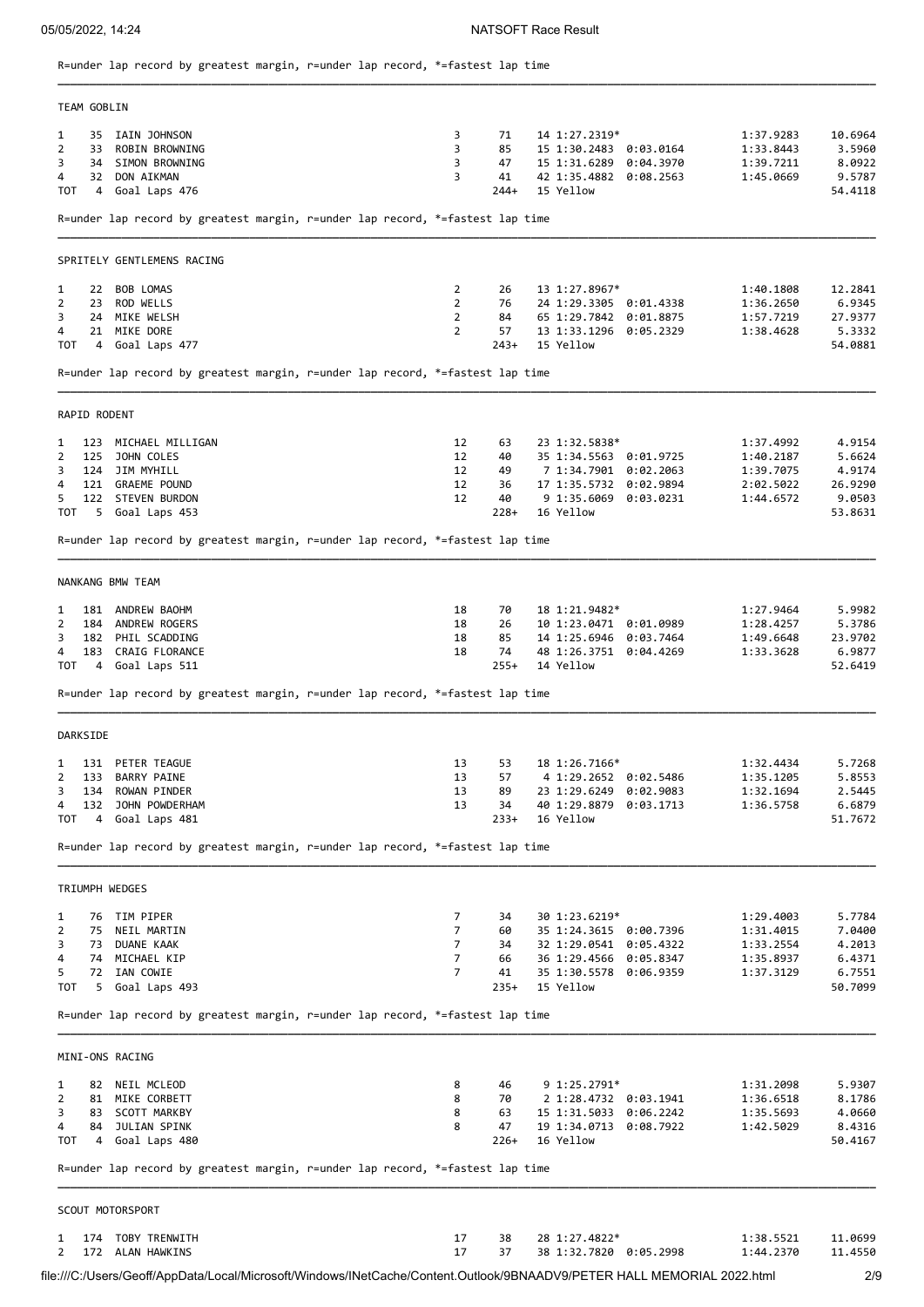| 5<br>171 KAT PAGE<br>5 Goal Laps 458<br>тот                                                                                         |                                                                          |                                | 17                             | 59<br>$192+$ |    | 20 1:38.6780 0:11.1958                           |                |                                                                                                                                                                                                                                                                                                                         |                   |
|-------------------------------------------------------------------------------------------------------------------------------------|--------------------------------------------------------------------------|--------------------------------|--------------------------------|--------------|----|--------------------------------------------------|----------------|-------------------------------------------------------------------------------------------------------------------------------------------------------------------------------------------------------------------------------------------------------------------------------------------------------------------------|-------------------|
|                                                                                                                                     |                                                                          |                                |                                |              |    | 17 Yellow                                        |                | 1:43.9901                                                                                                                                                                                                                                                                                                               | 5.3121<br>45.6332 |
|                                                                                                                                     |                                                                          |                                |                                |              |    |                                                  |                |                                                                                                                                                                                                                                                                                                                         |                   |
| R=under lap record by greatest margin, r=under lap record, *=fastest lap time                                                       |                                                                          |                                |                                |              |    |                                                  |                |                                                                                                                                                                                                                                                                                                                         |                   |
| PORSCHE RAIDER                                                                                                                      |                                                                          |                                |                                |              |    |                                                  |                |                                                                                                                                                                                                                                                                                                                         |                   |
| 93 AMELIA EIME<br>1                                                                                                                 |                                                                          |                                | 9                              | 35           |    | 22 1:25.4457*                                    |                | 1:30.9348                                                                                                                                                                                                                                                                                                               | 5.4891            |
| 2<br>94 DAVID GILBERT                                                                                                               |                                                                          |                                | 9                              | 35           |    | 10 1:26.3871 0:00.9414                           |                | 1:29.2020                                                                                                                                                                                                                                                                                                               | 2.8149            |
| 3<br>96 TIM O'DALY                                                                                                                  |                                                                          |                                | 9                              | 48           |    | 20 1:26.9428 0:01.4971                           |                | 1:32.7103                                                                                                                                                                                                                                                                                                               | 5.7675            |
| 4<br>92 GORDON DOWTHWAITE<br>5<br>95 JAYNE DOWTHWAITE                                                                               |                                                                          |                                | 9<br>9                         | 32<br>39     |    | 10 1:30.7099 0:05.2642<br>16 1:31.0086 0:05.5629 |                | 1:33.1227                                                                                                                                                                                                                                                                                                               | 2.4128<br>4.1069  |
| 91 TIM DUNN<br>6                                                                                                                    |                                                                          |                                | 9                              | 17           |    | 35 1:33.6460 0:08.2003                           |                | 1:35.1155<br>1:43.7260                                                                                                                                                                                                                                                                                                  | 10.0800           |
| TOT<br>6 Goal Laps 485                                                                                                              |                                                                          |                                |                                | 206+         |    | 13 Yellow                                        |                |                                                                                                                                                                                                                                                                                                                         | 45.1546           |
| R=under lap record by greatest margin, r=under lap record, *=fastest lap time                                                       |                                                                          |                                |                                |              |    |                                                  |                |                                                                                                                                                                                                                                                                                                                         |                   |
| WE'RE IN IT FOR THE RED BEER                                                                                                        |                                                                          |                                |                                |              |    |                                                  |                |                                                                                                                                                                                                                                                                                                                         |                   |
| 43 LEE KERNICH<br>1                                                                                                                 |                                                                          |                                | 4                              | 34           |    | 13 1:25.0628*                                    |                | 1:30.9390                                                                                                                                                                                                                                                                                                               | 5.8762            |
| 2<br>45 PAT MILLER                                                                                                                  |                                                                          |                                | 4                              | 31           |    | 32 1:25.5713 0:00.5085                           |                | 1:34.5724                                                                                                                                                                                                                                                                                                               | 9.0011            |
| 3<br>41 DAVID TYE                                                                                                                   |                                                                          |                                | 4                              | 49           |    | 15 1:28.4847 0:03.4219                           |                | 1:33.3692                                                                                                                                                                                                                                                                                                               | 4.8845            |
| 4<br>44 GERARD MILLER                                                                                                               |                                                                          |                                | 4                              | 19           |    | 16 1:31.7305 0:06.6677                           |                | 1:37.6398                                                                                                                                                                                                                                                                                                               | 5.9093            |
| 5<br>42 ROB VAN WAGENINGEN                                                                                                          |                                                                          |                                | 4                              | 25           |    | 16 1:34.5624 0:09.4996                           |                | 2:42.6625                                                                                                                                                                                                                                                                                                               | 68.1001           |
| 6<br>46 ANDREW WALD                                                                                                                 |                                                                          |                                | 4                              | 32           |    | 6 1:36.3553 0:11.2925                            |                | 1:56.0511                                                                                                                                                                                                                                                                                                               | 19.6958           |
| тот<br>6 Goal Laps 475                                                                                                              |                                                                          |                                |                                | 190+         |    | 16 Yellow                                        |                |                                                                                                                                                                                                                                                                                                                         | 43.3684           |
| R=under lap record by greatest margin, r=under lap record, *=fastest lap time                                                       |                                                                          |                                |                                |              |    |                                                  |                |                                                                                                                                                                                                                                                                                                                         |                   |
| TEAM NDCC                                                                                                                           |                                                                          |                                |                                |              |    |                                                  |                |                                                                                                                                                                                                                                                                                                                         |                   |
| 154 DAVID WILSON<br>1                                                                                                               |                                                                          |                                | 15                             | 43           |    | $3\;1:20.1934*$                                  |                | 1:32.0769                                                                                                                                                                                                                                                                                                               | 11.8835           |
| 2<br>155 JOEL WILSON                                                                                                                |                                                                          |                                | 15                             | 40           |    | 7 1:20.5269 0:00.3335                            |                | 1:54.6258                                                                                                                                                                                                                                                                                                               | 34.0989           |
| 3<br>152 ROB ATKINS                                                                                                                 |                                                                          |                                | 15                             | 9            |    | 3 1:21.9844 0:01.7910                            |                | 1:30.3280                                                                                                                                                                                                                                                                                                               | 8.3436            |
| 153 CRAIG OWEN<br>4                                                                                                                 |                                                                          |                                | 15                             | 33           |    | 54 1:25.8559 0:05.6625                           |                | 1:47.1586                                                                                                                                                                                                                                                                                                               | 21.3027           |
| 5<br>151 ANTHONY HARRADINE                                                                                                          |                                                                          |                                | 15                             | 54           |    | 6 1:27.1947 0:07.0013                            |                | 1:41.9978                                                                                                                                                                                                                                                                                                               | 14.8031           |
|                                                                                                                                     |                                                                          |                                |                                | $179+$       |    | 14 Yellow                                        |                |                                                                                                                                                                                                                                                                                                                         | 37.5486           |
| 5 Goal Laps 514                                                                                                                     |                                                                          |                                |                                |              |    |                                                  |                |                                                                                                                                                                                                                                                                                                                         |                   |
|                                                                                                                                     |                                                                          |                                |                                |              |    |                                                  |                |                                                                                                                                                                                                                                                                                                                         |                   |
| тот<br>R=under lap record by greatest margin, r=under lap record, *=fastest lap time<br>Issue# 1 - Printed Wed May 04 16:12:07 2022 |                                                                          |                                |                                |              |    |                                                  |                | Timing System By NATSOFT (03)63431311 www.natsoft.com.au/results<br>PETER HALL MEMORIAL 2022                                                                                                                                                                                                                            |                   |
|                                                                                                                                     |                                                                          | PETER HALL MEMORIAL 2022       | <b>Mallala Motorsport Park</b> |              |    |                                                  |                |                                                                                                                                                                                                                                                                                                                         |                   |
|                                                                                                                                     |                                                                          | <b>6 HOUR REGULARITY RELAY</b> |                                |              |    |                                                  |                |                                                                                                                                                                                                                                                                                                                         |                   |
|                                                                                                                                     |                                                                          |                                | <b>INDIVIDUAL LAP TIMES</b>    |              |    |                                                  |                |                                                                                                                                                                                                                                                                                                                         |                   |
|                                                                                                                                     |                                                                          |                                |                                |              |    |                                                  |                | Page 1                                                                                                                                                                                                                                                                                                                  |                   |
| Supersprint REL                                                                                                                     |                                                                          |                                |                                |              |    |                                                  |                | Start Sun May 01                                                                                                                                                                                                                                                                                                        | Issue 1<br>11:00  |
|                                                                                                                                     | $\mathbf{1}$                                                             | $\overline{2}$                 | 3                              | 4            | 5. | 6                                                | $\overline{7}$ | 8<br>9                                                                                                                                                                                                                                                                                                                  | 10                |
|                                                                                                                                     |                                                                          |                                |                                |              |    |                                                  |                |                                                                                                                                                                                                                                                                                                                         |                   |
|                                                                                                                                     |                                                                          |                                |                                |              |    |                                                  |                |                                                                                                                                                                                                                                                                                                                         |                   |
| 12 JOHN TILLER                                                                                                                      |                                                                          |                                |                                |              |    |                                                  |                | 1:28.4738 1:24.2618+1:25.3472 1:26.0400 1:24.4371+1:24.4767+1:25.1094 1:25.3298 1:24.5858+1:25.3163<br>10 1:24.4626+1:24.7335+1:28.7830 1:24.2179+1:25.3023 1:24.2804+1:26.3494 1:26.9380 1:26.6995 1:25.6045<br>20 1:24.8543+1:25.8603 1:25.8209 y:yy.yyyy y:yy.yyyy *:**.**** 1:25.8889 1:25.4131 1:26.1553 1:25.7269 |                   |
|                                                                                                                                     |                                                                          |                                |                                |              |    |                                                  |                | 30 1:24.0511+1:27.7826 1:25.1286 1:26.2518 y:yy.yyyy y:yy.yyyy y:yy.yyyy 1:25.4503 1:24.4254+1:23.4090-                                                                                                                                                                                                                 |                   |
|                                                                                                                                     |                                                                          |                                |                                |              |    |                                                  |                | 40 1:28.2828 1:25.6375 1:25.7194 1:25.4101 1:25.3898 1:26.9390 1:27.1170 1:25.4964 1:26.1206 1:28.0872                                                                                                                                                                                                                  |                   |
|                                                                                                                                     | 50 1:26.6946 1:26.2993 1:26.9812 1:29.0698 1:27.9325 1:27.3779 1:27.6542 |                                |                                |              |    |                                                  |                |                                                                                                                                                                                                                                                                                                                         |                   |
| 11 ANTHONY VERNER                                                                                                                   |                                                                          |                                |                                |              |    |                                                  |                | 1:40.8407 1:26.7622-1:26.7987-1:27.8621+1:27.5399+1:26.7509-1:26.9590-1:27.1829+1:28.7703 1:26.6009-                                                                                                                                                                                                                    |                   |
|                                                                                                                                     |                                                                          |                                |                                |              |    |                                                  |                | 10 1:29.0396 1:27.2996+1:27.5925+1:27.2251+1:27.2541+1:26.8140-1:27.3036+1:27.3396+1:27.8435+1:28.0411                                                                                                                                                                                                                  |                   |
|                                                                                                                                     |                                                                          |                                |                                |              |    |                                                  |                | 20 1:27.3823+1:27.0057+1:28.5957 1:27.4328+1:27.4257+1:27.6331+1:27.6998+1:27.2956+1:28.1168 1:27.6920+                                                                                                                                                                                                                 |                   |
|                                                                                                                                     |                                                                          |                                |                                |              |    |                                                  |                | 30 1:27.4065+1:27.4588+*:**.**** 1:28.8833 1:27.9997+1:27.2161+1:27.9392+1:28.3144 1:30.5946 1:27.3283+                                                                                                                                                                                                                 |                   |
|                                                                                                                                     |                                                                          |                                |                                |              |    |                                                  |                | 40 1:27.1362+1:27.3739+1:27.6137+1:29.1825 1:28.7701 1:29.1512 1:29.1380 1:28.2464 1:26.9110-1:28.8515                                                                                                                                                                                                                  |                   |
|                                                                                                                                     |                                                                          |                                |                                |              |    |                                                  |                | 50 1:27.3031+1:26.9529-1:27.3761+1:27.4717+1:27.2433+1:27.4988+1:28.0383 1:27.2273+1:26.8395-1:27.0192+                                                                                                                                                                                                                 |                   |
|                                                                                                                                     | 60 1:27.1298+1:27.3347+                                                  |                                |                                |              |    |                                                  |                |                                                                                                                                                                                                                                                                                                                         |                   |
| 13 KATRINA NELSON                                                                                                                   |                                                                          |                                |                                |              |    |                                                  |                | 1:37.6715 1:48.9767 y:yy.yyyy y:yy.yyyy 1:37.3184 1:32.8793 1:31.2251 1:29.0827-1:32.5202 1:32.8308                                                                                                                                                                                                                     |                   |
| AUSTIN 7 CLUB SA                                                                                                                    |                                                                          |                                |                                |              |    |                                                  |                | 10 1:30.5528+1:28.9783-1:29.2796-1:30.5688+1:31.4567 1:30.9030+1:29.4623-1:31.6150 1:31.3589 1:30.0697+<br>20 1:29.3491-1:30.1911+1:30.4261+1:30.2727+1:30.1485+1:31.8146 1:30.2960+1:31.4096 1:29.3479-y:yy.yyyy                                                                                                       |                   |

3 175 KYLE PEARSON 17 22 38 1:32.9542 0:05.4720 1:39.9497 6.9955

05/05/2022, 14:24 NATSOFT Race Result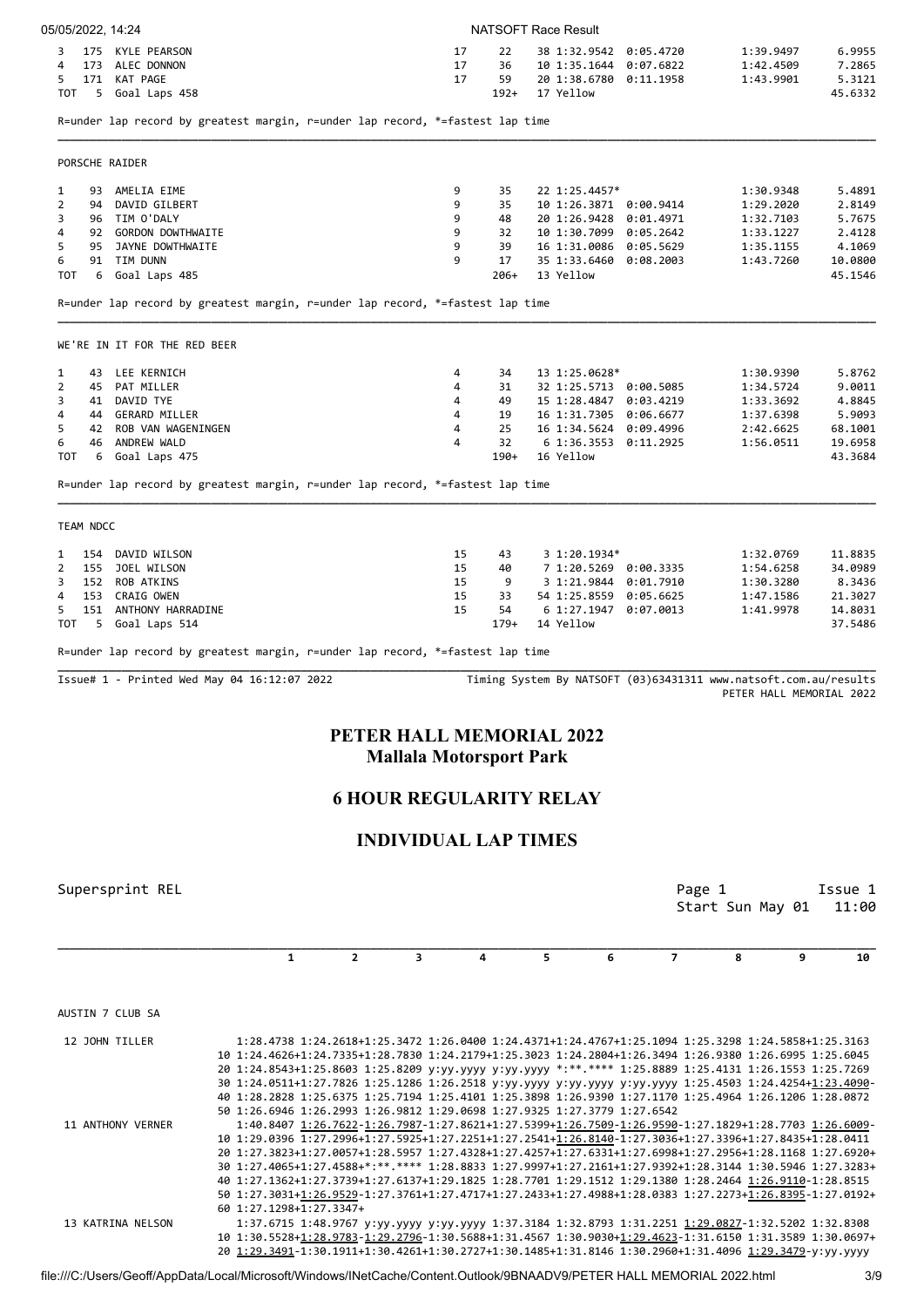05/05/2022, 14:24 NATSOFT Race Result

|                | 30 y:yy.yyyy y:yy.yyyy y:yy.yyyy y:yy.yyyy 1:32.2753 1:30.4174+1:30.5096+1:31.3822 1:30.0666+1:30.7302+<br>40 1:31.2747 |
|----------------|-------------------------------------------------------------------------------------------------------------------------|
| 14 JASON SMYTH | 1:35.8136+1:35.1250+1:36.6387 1:35.0229+1:34.9396-1:35.6968+1:36.5567 1:35.6655+1:35.9347+1:35.4041+                    |
|                | 10 1:34.9937-1:35.6928+1:35.5979+1:35.0372+y:yy.yyyy y:yy.yyyy y:yy.yyyy y:yy.yyyy 1:35.4230+1:34.6221-                 |
|                | 20 1:35.8055+1:36.2569 1:35.7207+1:35.2603+1:35.8101+1:35.2908+1:35.4726+1:34.8358-1:35.8067+1:35.8929+                 |
|                | 30 *:**.**** 1:36.8805 1:36.8726 1:36.4250 1:35.8226+1:35.7287+1:36.1595 1:35.3865+1:35.0861+1:36.0729                  |
|                | 40 1:36.1110 1:35.4354+1:35.3243+1:35.4405+1:35.2565+1:35.5247+1:35.7884+1:34.7347-1:35.7298+1:35.3049+                 |
|                | 50 1:36.0951 1:36.3219 1:34.5835-1:36.2267 1:35.2300+1:36.1155 1:35.6901+1:37.0502 *:** **** 1:36.5219                  |
|                | 60 1:35.8314+1:35.6250+                                                                                                 |

**\_\_\_\_\_\_\_\_\_\_\_\_\_\_\_\_\_\_\_\_\_\_\_\_\_\_\_\_\_\_\_\_\_\_\_\_\_\_\_\_\_\_\_\_\_\_\_\_\_\_\_\_\_\_\_\_\_\_\_\_\_\_\_\_\_\_\_\_\_\_\_\_\_\_\_\_\_\_\_\_\_\_\_\_\_\_\_\_\_\_\_\_\_\_\_\_\_\_\_\_\_\_\_\_\_\_\_\_\_\_\_\_\_\_\_\_\_\_\_\_\_\_\_\_\_\_\_\_**

underline=fastest lap time

|              | SPRITELY GENTLEMENS RACING |                                                                                                                                                                |  |  |                                                                                                     |  |                                                                                                         |
|--------------|----------------------------|----------------------------------------------------------------------------------------------------------------------------------------------------------------|--|--|-----------------------------------------------------------------------------------------------------|--|---------------------------------------------------------------------------------------------------------|
| 22 BOB LOMAS |                            |                                                                                                                                                                |  |  | 1:33.5076 1:31.9574 1:30.1004 1:32.4600 1:29.6957 1:30.0164 1:29.6529 1:29.9903 1:28.1688+1:29.0949 |  |                                                                                                         |
|              |                            | 10 1:29.3276 1:28.3128+1:27.8967-1:28.0473+1:29.7106 1:40.1808 1:30.5717 1:27.9802-1:28.1870+1:29.1508<br>20 1:29.5496 1:29.0017 1:29.3369 1:31.6292 y:yy.yyyy |  |  |                                                                                                     |  |                                                                                                         |
| 23 ROD WELLS |                            |                                                                                                                                                                |  |  | 1:41.7380 1:33.1354 1:31.3242 1:31.7726 1:32.2877 1:31.2352 1:31.3342 1:30.7373+1:31.9771 1:32.2560 |  |                                                                                                         |
|              |                            | 10 1:33.9445 1:31.8937 1:31.1070 1:30.5217+1:30.6645+1:30.3817+1:30.6547+1:30.4322+1:32.5878 1:31.9945                                                         |  |  |                                                                                                     |  |                                                                                                         |
|              |                            | 20 1:30.6461+1:32.3376 1:29.9216-1:29.3305-1:31.8451 1:30.8082+1:31.3496 1:30.5285+1:31.2008 1:31.4179                                                         |  |  |                                                                                                     |  |                                                                                                         |
|              |                            | 30 1:30.7207+1:31.5734 1:32.0477 1:31.4560 1:31.2518 1:30.5008+1:30.7802+*:** **** 1:36.2650 1:33.1566                                                         |  |  |                                                                                                     |  |                                                                                                         |
|              |                            | 40 1:33.6917 1:32.0045 1:32.0297 1:34.2002 1:32.3051 1:32.4422 1:32.0981 1:32.1518 1:31.8589 1:31.3765                                                         |  |  |                                                                                                     |  |                                                                                                         |
|              |                            | 50 1:31.4781 1:31.0323 1:31.7413 1:31.0393 1:32.1531 1:31.1260 1:30.4071+1:30.5694+1:31.6562 1:31.2348                                                         |  |  |                                                                                                     |  |                                                                                                         |
|              |                            | 60 1:31.3740 1:32.1747 1:34.1249 1:33.2435 1:34.2844                                                                                                           |  |  |                                                                                                     |  |                                                                                                         |
|              | 24 MIKE WELSH              |                                                                                                                                                                |  |  | 1:34.5620 1:33.7047 1:32.0150 1:29.9649-1:30.6023+1:32.3280 1:31.1159 1:33.7158 1:32.0181 1:32.0517 |  |                                                                                                         |
|              |                            |                                                                                                                                                                |  |  |                                                                                                     |  | 10 1:34.1042 1:31.6064 1:31.6580 y:yy.yyyy y:yy.yyyy y:yy.yyyy y:yy.yyyy 1:33.4553 1:31.4318 1:30.7908+ |
|              |                            |                                                                                                                                                                |  |  |                                                                                                     |  | 20 1:30.6859+1:31.0582 1:31.5288 1:31.6264 1:31.7936 1:31.2105 1:31.4622 1:31.8980 1:31.2678 1:30.4120+ |
|              |                            | 30 1:30.8880+1:30.0840+y:yy.yyyy y:yy.yyyy y:yy.yyyy 1:34.4699 1:32.8934 1:35.3037 1:34.3885 1:31.8961                                                         |  |  |                                                                                                     |  |                                                                                                         |
|              |                            |                                                                                                                                                                |  |  |                                                                                                     |  | 40 1:32.0495 1:31.2200 1:31.8957 1:30.9964+1:30.9975+1:30.8603+1:30.7362+1:31.1835 1:31.1567 1:30.9043+ |
|              |                            | 50 1:30.2894+1:30.6139+1:30.8396+1:30.3362+1:30.7004+1:57.7219 *:**.**** 1:39.5138 1:32.6957 1:32.0198                                                         |  |  |                                                                                                     |  |                                                                                                         |
|              |                            |                                                                                                                                                                |  |  |                                                                                                     |  | 60 1:32.7117 1:31.8836 1:31.8612 1:31.7397 1:29.7842-1:30.4334+1:32.7676 1:30.9642+1:31.0018 1:30.1816+ |
|              |                            | 70 1:30.6267+1:29.9875-1:30.2315+1:31.5941                                                                                                                     |  |  |                                                                                                     |  |                                                                                                         |
| 21 MIKE DORE |                            |                                                                                                                                                                |  |  | 1:37.9448 1:34.6686+1:33.9051-1:35.2172 1:37.0805 1:36.2254 1:34.2297+1:34.3927+1:35.2688 1:35.2416 |  |                                                                                                         |
|              |                            |                                                                                                                                                                |  |  |                                                                                                     |  |                                                                                                         |
|              |                            | 10 1:35.0338 1:35.5815 1:33.1296-1:34.0436+1:34.2855+1:38.2794 1:35.9153 1:34.2144+1:33.8851-y:yy.yyyy                                                         |  |  |                                                                                                     |  | 20 y:yy.yyyy y:yy.yyyy *:**.**** 1:36.9613 1:37.3401 1:37.7753 1:35.9399 1:35.5749 1:34.5377+1:34.9077+ |
|              |                            |                                                                                                                                                                |  |  |                                                                                                     |  |                                                                                                         |
|              |                            |                                                                                                                                                                |  |  |                                                                                                     |  | 30 1:36.2380 1:38.4628 1:37.5228 1:34.4002+1:35.2067 1:36.8646 1:34.1793+1:35.4173 1:34.8123+1:34.3029+ |
|              |                            | 40 1:34.0868+1:35.1303 1:35.9047 1:35.4026 1:33.8677-y:yy.yyyy y:yy.yyyy y:yy.yyyy y:yy.yyyy 1:36.1594                                                         |  |  |                                                                                                     |  |                                                                                                         |
|              |                            | 50 1:36.0439 1:35.7999 1:34.6213+1:34.2902+                                                                                                                    |  |  |                                                                                                     |  |                                                                                                         |

underline=fastest lap time

#### TEAM GOBLIN

| 35 IAIN JOHNSON   | 1:29.8291 1:27.8413-1:28.0378+1:29.3006 1:29.0243 1:29.4635 1:28.3952+1:28.5913+1:28.8673+1:37.9283     |
|-------------------|---------------------------------------------------------------------------------------------------------|
|                   | 10 1:28.8846+*:**.**** 1:28.7588+1:27.2319-1:28.2849+1:27.9260-1:29.0195 1:28.0147+1:28.6913+1:28.0952+ |
|                   | 20 1:29.2404 1:28.3023+1:28.0852+1:28.5830+1:29.3397 1:28.7394+1:28.3403+1:28.7179+1:28.4555+1:29.2179  |
|                   | 30 1:29.0097 1:28.9169+1:27.8333-1:28.9594+*:**.**** 1:27.5815-1:28.5616+1:27.5895-1:28.5956+1:28.3748+ |
|                   | 40 1:28.5779+1:28.5625+1:28.6597+1:28.3995+1:27.8080-1:28.4488+1:29.0637 1:29.0170 1:28.1529+1:30.9816  |
|                   | 50 1:28.6848+                                                                                           |
| 33 ROBIN BROWNING | 1:38.5253 1:33.8443 1:30.4530+1:30.3249+1:33.5847 1:30.8062+1:30.8738+1:31.3923 1:31.2481 1:30.6919+    |
|                   | 10 1:31.2790 1:31.2716 1:30.7506+1:31.4202 1:30.2483+1:30.9748+1:31.6946 1:31.5227 1:31.9711 1:31.1181  |
|                   | 20 1:30.9218+1:30.8872+1:31.2925 1:30.9323+1:30.8074+1:30.6502+1:30.8030+1:31.4992 1:31.1303 y:yy.yyyy  |
|                   | 30 y:yy.yyyy y:yy.yyyy y:yy.yyyy 1:31.7446 1:32.2860 1:32.2748 1:32.0601 1:30.9263+1:31.2911 1:30.2599+ |
|                   | 40 1:31.0154 1:31.7744 1:31.0152 1:30.2904+1:30.4611+1:31.5140 1:30.9130+1:30.4914+1:31.8619 1:31.2735  |
|                   | 50 1:30.6046+1:31.4842 1:31.5586 1:31.6953 1:31.1095 *:**.**** 1:31.7227 1:31.6358 1:31.3183 1:31.2282  |
|                   | 60 1:30.5064+1:30.8794+1:30.3745+1:30.3485+1:31.2933                                                    |
| 34 SIMON BROWNING | 1:39.7049 1:34.4789 1:34.4828 1:33.1828 1:35.2572 1:33.2269 1:32.9575+1:32.3757+y:yy.yyyy y:yy.yyyy     |
|                   | 10 y:yy.yyyy y:yy.yyyy 1:34.1655 1:32.9037+1:31.6289-1:33.4284 1:32.1775+1:31.8197-1:31.6322-1:33.5125  |
|                   | 20 1:36.4461 *:**.**** 1:35.7632 1:36.0837 1:34.1777 1:33.3419 1:33.4864 y:yy.yyyy y:yy.yyyy y:yy.yyyy  |
|                   | 30 1:34.0866 1:34.4594 1:31.8916-1:31.8467-1:33.2019 1:33.2829 1:32.7154+1:32.5703+1:33.5880 1:34.0663  |
|                   | 40 1:32.7559+1:32.1883+1:33.6761 1:31.7997-1:31.6382-1:34.6142 1:34.5208 1:32.9082+1:31.8492-1:33.2198  |
|                   | 50 1:32.2791+1:33.2543 1:39.7211                                                                        |
| 32 DON AIKMAN     | 1:40.4208 1:41.9684 1:39.8850 1:41.8503 1:40.9732 1:38.2424 1:38.2994 1:40.0918 1:39.7964 1:39.9380     |
|                   | 10 1:40.4541 1:39.2485 1:38.5491 1:39.9303 1:45.0669 1:42.1805 1:38.6977 1:38.9820 1:39.3485 1:37.4704  |
|                   | 20 1:42.2088 1:37.8178 1:36.4588 y:yy.yyyy y:yy.yyyy y:yy.yyyy y:yy.yyyy 1:40.1057 1:40.7576 *:**.****  |
|                   | 30 1:44.4099 1:42.4936 1:39.7988 1:38.3832 1:40.8342 1:35.9904 1:38.5031 1:41.9822 1:39.8013 1:39.0878  |
|                   | 40 1:38.1246 1:35.4882 1:36.2771 1:40.1008 1:38.9996 1:40.2221                                          |

**\_\_\_\_\_\_\_\_\_\_\_\_\_\_\_\_\_\_\_\_\_\_\_\_\_\_\_\_\_\_\_\_\_\_\_\_\_\_\_\_\_\_\_\_\_\_\_\_\_\_\_\_\_\_\_\_\_\_\_\_\_\_\_\_\_\_\_\_\_\_\_\_\_\_\_\_\_\_\_\_\_\_\_\_\_\_\_\_\_\_\_\_\_\_\_\_\_\_\_\_\_\_\_\_\_\_\_\_\_\_\_\_\_\_\_\_\_\_\_\_\_\_\_\_\_\_\_\_**

#### underline=fastest lap time

## WE'RE IN IT FOR THE RED BEER

| 43 LEE KERNICH | 1:29.9527 1:28.6201 1:28.2195 1:27.7480 1:27.7529 y:yy.yyyy y:yy.yyyy y:yy.yyyy y:yy.yyyy 1:28.0755     |
|----------------|---------------------------------------------------------------------------------------------------------|
|                | 10 1:28.0503 1:27.1680 1:25.0628-1:26.3706+1:27.6986 1:29.1769 1:27.5137 1:29.2235 *:**.**** 1:30.9390  |
|                | 20 1:29.5154 1:28.8007 1:28.7972 1:29.5492 1:29.4685 1:27.9498 1:28.8832 1:26.9088+y:yy.yyyy y:yy.yyyy  |
|                | 30 y:yy.yyyy y:yy.yyyy 1:28.3128 1:27.1471 1:27.2143 1:26.8101+1:28.1121 1:27.4252 1:27.8862 1:27.6166  |
|                | 40 1:27.7812                                                                                            |
| 45 PAT MILLER  | 1:33.4588 1:34.5724 1:30.7533 1:29.6702 y:yy.yyyy y:yy.yyyy y:yy.yyyy y:yy.yyyy 1:28.9326 1:31.4185     |
|                | 10 1:29.4539 1:29.3653 1:29.7307 1:28.8830 1:28.2564 1:27.6460 1:28.6066 1:28.7703 *:**.**** 1:28.2347  |
|                | 20 1:30.6201 1:31.8982 1:28.3050 1:27.8039 1:27.2367 1:27.9786 1:26.4551+1:26.1173+1:26.1488+1:27.5161  |
|                | 30 1:29.0696 1:25.5713-1:26.8128+1:25.6352-                                                             |
| 41 DAVID TYE   | 1:37.9631 1:33.3657 1:32.6237 1:30.5049 1:31.9216 1:29.3023 1:28.9602+1:29.2354 1:29.8127 1:29.4669     |
|                | 10 1:29.3606 1:30.4748 1:29.1627 1:28.9851+1:28.4847+1:28.6640+1:29.2675 1:29.1026 1:28.8573+1:28.9986+ |
|                | 20 1:28.6300+*:**.**** 1:32.5516 1:30.7927 1:30.3865 1:30.9691 1:30.9538 1:31.2064 1:30.0283 1:29.2219  |

**\_\_\_\_\_\_\_\_\_\_\_\_\_\_\_\_\_\_\_\_\_\_\_\_\_\_\_\_\_\_\_\_\_\_\_\_\_\_\_\_\_\_\_\_\_\_\_\_\_\_\_\_\_\_\_\_\_\_\_\_\_\_\_\_\_\_\_\_\_\_\_\_\_\_\_\_\_\_\_\_\_\_\_\_\_\_\_\_\_\_\_\_\_\_\_\_\_\_\_\_\_\_\_\_\_\_\_\_\_\_\_\_\_\_\_\_\_\_\_\_\_\_\_\_\_\_\_\_**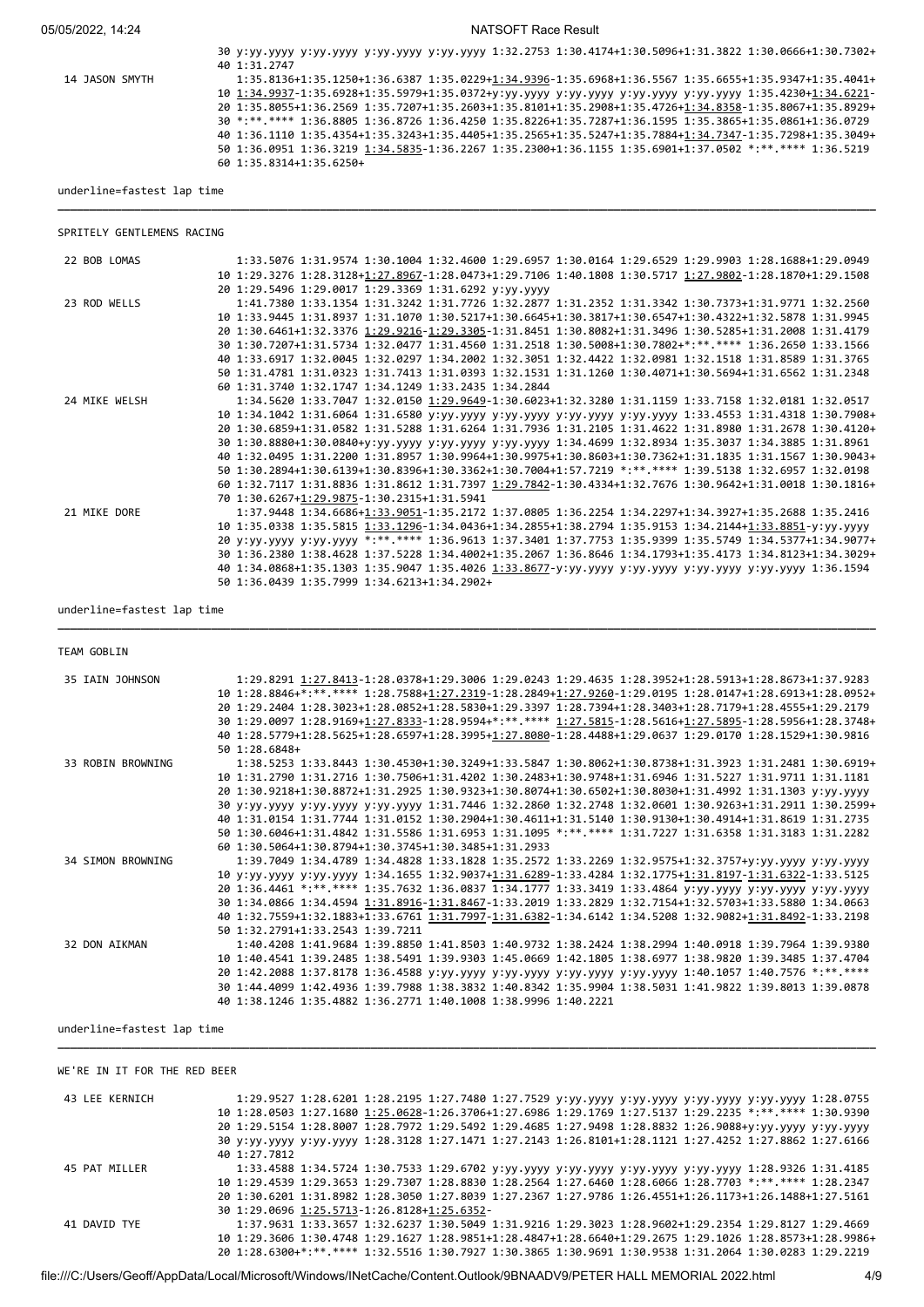| 05/05/2022, 14:24          | <b>NATSOFT Race Result</b>                                                                              |
|----------------------------|---------------------------------------------------------------------------------------------------------|
|                            | 30 1:29.7948 1:33.3692 1:31.3108 1:29.5440 1:30.5099 1:29.7238 1:30.4243 1:29.4868 1:30.0819 1:29.3471  |
|                            | 40 1:29.4832 1:29.4981 1:30.3407                                                                        |
| 44 GERARD MILLER           | 1:36.0618 1:37.6398 1:34.5697 1:32.7196-1:31.8375-1:33.8162+1:35.6343 1:37.1933 1:36.7838 1:36.2933     |
|                            | 10 1:33.3189+1:33.5902+1:32.3265-1:33.7590+1:35.3656 1:31.7305-1:32.1172-1:33.6927+1:36.1846            |
| 42 ROB VAN WAGENINGEN      | 1:40.3495 1:39.3517 1:39.1535 1:35.9217-1:37.8035-1:38.9668+1:37.0175-1:38.9391+1:42.5618 1:36.3958-    |
|                            | 10 1:38.2062+1:36.6078-1:36.3284-1:36.6752-1:37.3125-1:34.5624-1:37.7798-1:38.9219+1:34.7909-1:37.8951- |
|                            | 20 1:38.1736+*:**.**** 2:42.6625 *:**.**** 1:55.2881 1:51.2314 1:46.6313 1:43.2189 1:40.5748 1:36.2793- |
|                            | 30 1:37.8038-1:37.6142-1:39.2272 1:41.0958 1:40.5768 1:38.7104+                                         |
| 46 ANDREW WALD             | 1:38.7265 1:38.9430 1:39.3405 1:37.2996 1:37.2024 1:36.3553 1:36.5576 1:37.8485 1:37.5897 1:56.0511     |
|                            | 10 1:36.6895 1:36.4215 1:36.8201 y:yy.yyyy y:yy.yyyy y:yy.yyyy y:yy.yyyy 1:40.2332 1:40.6849 1:38.1055  |
|                            | 20 1:38.1006 1:37.3952 1:37.9053 1:37.1484 1:38.5513 *:**.**** 1:40.7617 1:40.4246 1:38.3755 1:43.6233  |
|                            | 30 1:38.4619 1:39.4713 1:37.6703 1:39.8863 1:37.2486 1:38.0356 1:38.2679                                |
| underline=fastest lap time |                                                                                                         |
|                            |                                                                                                         |
| SCUDERIA ALFA              |                                                                                                         |
| 52 DALE ASHBY              | 1:33.6383 1:32.8929 1:30.3065 1:30.4511 1:29.6167 1:28.4738+1:29.4539 1:28.5873+1:30.4840 1:28.7651+    |
|                            | 10 1:28.3105+1:29.1326 1:28.3733+1:28.1196+1:28.7668+1:29.8155 1:28.0527+1:28.6405+1:29.9169 1:28.4862+ |
|                            | 20 1:28.5765+1:28.1085+1:29.1397 1:29.2739 1:28.7198+1:28.3840+y:yy.yyyy *:**.**** 1:30.1929 1:28.8225+ |
|                            | 30 y:yy.yyyy y:yy.yyyy y:yy.yyyy y:yy.yyyy y:yy.yyyy 1:29.7229 1:31.1389 1:31.5338 1:31.6443 1:29.1088  |
|                            | 40 1:29.9573 1:29.5019 1:28.8351+1:29.9056 1:28.8144+1:29.3359 1:28.8641+1:29.6278 1:28.1205+1:28.5575+ |
|                            | 50 1:29.1060 1:28.4475+1:28.4568+1:28.3019+1:28.7665+1:28.4514+1:29.2252 *:**.**** 1:32.9107 1:30.2343  |
|                            | 60 1:30.7800 1:29.9601 1:28.9166+1:28.5312+1:28.3316+1:30.0444 1:30.1551 1:29.1285 1:28.7068+1:28.8154+ |
|                            | 70 1:29.0093 1:29.7046                                                                                  |
| 54 PETER AXFORD            | 1:32.5063 1:30.1024 1:29.7674+1:29.0305+1:29.3378+1:28.7442-1:30.9433 1:31.8058 1:29.1724+1:29.5344+    |
|                            | 10 1:30.0690 1:29.6458+1:32.3234 1:30.1695 1:28.9346-1:30.1188 1:30.1176 1:33.2981 1:36.2305 y:yy.yyyy  |
|                            | 20 1:33.7265 1:32.0577 1:29.8413+1:32.4075 1:39.5700                                                    |
| 53 JAMES ASHBY             | y:yy.yyyy y:yy.yyyy 1:33.5453 1:33.7856 1:30.0560+1:30.7383+1:29.9964-1:30.1541+1:32.8549 1:32.0054     |
|                            | 10 1:29.3066-1:30.0301+1:30.9932+1:29.5181-1:30.1828+1:29.9625-1:31.4054 1:37.9004 *:**.**** 1:35.4126  |
|                            | 20 1:33.1387 1:30.9898+1:29.3986-1:28.9173-1:32.2502 1:30.4861+1:30.3554+1:31.7602 1:30.0571+1:30.7330+ |
|                            | 30 1:29.6930-2:15.8581 1:31.7939 1:30.4475+1:29.6429-1:29.8896-1:31.8072 1:30.9383+1:30.0897+1:29.7057- |
|                            | 40 1:30.2913+y:yy.yyyy y:yy.yyyy y:yy.yyyy *:**.**** 1:37.0600 1:34.0625 1:32.4018 1:37.7729            |
| 51 MALCOLM EBEL            | 1:39.8084 1:34.8491+1:33.6812-1:34.8331+1:34.5974+1:35.9462 1:33.4221-1:34.3303+1:34.5458+1:33.4304-    |
|                            | 10 1:34.0193+1:34.0231+1:33.8345-1:33.7117-1:34.0921+1:33.6775-1:34.0879+1:34.3123+1:33.7091-1:33.5491- |
|                            | 20 1:33.1674-1:34.3684+1:35.1095 1:33.4945-y:yy.yyyy y:yy.yyyy y:yy.yyyy 1:36.7260 1:38.2229 1:37.1638  |
|                            | 30 1:34.9126+1:34.9155+1:35.0488 1:37.5198 1:34.5698+1:35.3066 1:34.6994+1:34.3652+1:34.2024+1:34.2400+ |
|                            | 40 1:35.5357 1:33.9280-1:33.9463-1:34.5523+1:35.5248 1:34.3019+1:34.2231+*:**.**** 1:36.7452 1:34.9496+ |
|                            | 50 1:36.0965 1:35.9535 1:34.6115+1:34.8959+1:34.3477+1:34.7193+1:34.0654+1:34.1764+1:34.1829+1:34.0807+ |
|                            | 60 1:34.4810+1:34.1635+1:34.5086+1:34.8906+1:33.9241-1:34.7119+1:34.9400+1:37.3336 1:34.5300+1:35.7441  |
|                            | 70 1:33.7996-1:34.2363+                                                                                 |

underline=fastest lap time

## SCOTTY'S MOTORSPORT SERVICES

| 1:35.4254 1:33.1847 1:29.9198 1:28.4440 1:28.0704 1:28.2633 1:28.3840 1:28.0185 1:28.4435 1:28.5124               |
|-------------------------------------------------------------------------------------------------------------------|
| 10 1:29 9889 1:28 0617 1:28 8015 1:29 2627 1:28 5801 1:27 9254+1:28 0230 1:28 3645 1:28 1895 1:27 9512+           |
| 20 1:28.2345 1:27.9073+1:30.4309 1:30.1728 1:27.9138+1:27.6651+1:30.2860 1:30.5381 1:27.9454+1:28.4337            |
| 30 1:28.0398 *:**.**** 1:28.3506 1:27.9608+1:27.9524+1:28.0089 1:28.8715 1:28.0937 1:28.6336 1:28.5717            |
| 40 1:28.9658 1:28.1314 1:28.1219 1:29.0920 1:28.4811 1:28.0814 1:28.4349                                          |
| 1:31.2689 1:29.8166+1:29.8646+y:yy.yyyy y:yy.yyyy y:yy.yyyy y:yy.yyyy 1:32.7709 1:29.5578+1:29.4965+              |
| 10 1:29.3650+1:29.7427+1:29.6835+1:30.2635 1:30.1538 1:29.9091+1:29.5144+1:29.4615+1:29.5833+1:30.5825            |
| 20 1:29,8835+1:29,7374+1:30,8488 1:29,5037+1:29,3735+1:37,2987 1:31,1215 1:30,5053 1:29,7546+1:29,6327+           |
| 30 1:30.3207 1:30.9036 1:30.0787 1:35.0941 1:32.2124 1:30.7860 1:30.7931 1:29.1825+1:29.4939+1:29.1205+           |
| 40 1:31.7172 1:31.1538 1:29.2928+1:29.5266+y:yy.yyyy *:**.**** 1:32.1770 1:30.3320 1:29.6971+1:29.5824+           |
| 50 1:29.8876+1:29.8411+1:29.8426+1:29.8121+1:30.4000 1:29.6398+1:30.0895 1:30.8477                                |
| V:VV.VVVV V:VV.VVVV 1:33.2019 1:31.4968 1:30.8876 1:30.3519 1:30.7988 1:31.0690 1:30.3852 1:30.6352               |
| 10 1:30.4198 1:30.0922 1:30.8348 1:30.4012 1:30.0803 1:29.7277+1:31.4194 1:30.0831 1:31.4061 1:29.6243+           |
| 20 1:29.8837+1:30.3517 1:29.8710+1:30.0433 1:31.2274 1:30.7266 1:29.5012+y:yy.yyyy y:yy.yyyy y:yy.yyyy            |
| 30 y:yy.yyyy y:yy.yyyy 1:31.2496 1:30.9879 1:30.7927 1:32.5675 1:29.8798+1:29.5266+1:29.3403+1:29.5994+           |
| 40 1:29.4419+1:29.5753+1:30.6836 1:30.2290 1:29.6848+1:29.4279+1:29.4274+1:30.0346 1:30.0847 1:29.3675+           |
| 50 1:29 .5972+1:29 .9654+1:30 .2209 1:29 .5088+1:29 .3752+1:29 .6640+1:29 .5406+1:29 .5613+1:29 .6446+1:29 .9370+ |
| 60 1:29.2960+1:29.7383+1:29.5908+1:30.7753 1:31.8034                                                              |
| 1:31.0647 1:30.0770 1:29.6341+1:29.7785+1:30.5831 1:29.7894+1:29.6967+1:29.5129+1:29.5677+1:29.4001+              |
| 10 1:31.1423 1:30.1117 y:yy.yyyy y:yy.yyyy y:yy.yyyy y:yy.yyyy 1:33.5342 1:31.3048 1:31.7598 1:30.1460            |
| 20 1:29.9329+1:30.0347 1:29.9971+1:31.2032 1:31.2953 1:31.7897 1:31.0173 1:32.9938 1:31.4872 1:30.2484            |
| 30 1:30 5511 1:30 5923 1:29 9705+1:29 5957+1:32 2212 1:33 4939 1:30 8682 1:30 2528 1:30 0809 1:29 8568+           |
| 40 1:30.2864 1:30.3122 1:30.3163 1:30.2894 1:34.0318 1:29.8572+1:29.6268+1:30.1701 1:30.2957 1:29.7778+           |
| 50 1:30.0487 1:29.5877+1:29.6341+1:30.4724 1:29.5287+1:29.6766+1:31.5919                                          |
|                                                                                                                   |

**\_\_\_\_\_\_\_\_\_\_\_\_\_\_\_\_\_\_\_\_\_\_\_\_\_\_\_\_\_\_\_\_\_\_\_\_\_\_\_\_\_\_\_\_\_\_\_\_\_\_\_\_\_\_\_\_\_\_\_\_\_\_\_\_\_\_\_\_\_\_\_\_\_\_\_\_\_\_\_\_\_\_\_\_\_\_\_\_\_\_\_\_\_\_\_\_\_\_\_\_\_\_\_\_\_\_\_\_\_\_\_\_\_\_\_\_\_\_\_\_\_\_\_\_\_\_\_\_**

#### underline=fastest lap time

| TRIUMPH WEDGES |                                                                                                         |
|----------------|---------------------------------------------------------------------------------------------------------|
| 76 TIM PIPER   | 1:27.2572 1:28.6468 1:26.0211 1:25.3783 1:25.3574 1:25.7730 1:25.0658 1:26.1310 1:25.6621 1:24.9343+    |
|                | 10 1:24.7426+1:28.0084 1:26.2612 1:26.7154 1:26.4509 y:yy.yyyy y:yy.yyyy *:**.**** 1:25.3475 1:25.9731  |
|                | 20 1:25.2090 1:26.8635 1:29.4003 1:23.9163-1:25.2723 1:24.8597+1:24.2469+1:25.2899 1:24.2385+1:23.6219- |
|                | 30 1:23.9902-1:24.9911+1:24.0905+                                                                       |
| 75 NEIL MARTIN | 1:31.6726 1:29.2665 1:25.5351+1:26.9722 1:26.2190 1:26.2380 1:25.8840+1:26.2321 1:28.5742 1:26.4551     |
|                | 10 1:25.3845+1:25.3598+1:25.6013+1:25.4416+1:24.7746-1:26.2326 1:26.0433 1:27.0627 1:26.5961 1:29.0989  |
|                | 20 y:yy.yyyy y:yy.yyyy 1:28.7641 1:31.4015 1:30.5536 1:27.1774 1:24.7293-1:26.2755 1:26.4479 1:26.0918  |
|                | 30 1:28.8733 1:25.4056+1:27.9154 1:27.1320 1:24.3615-1:26.6016 1:26.3858 1:25.0445+1:25.4944+1:27.5393  |
|                | 40 1:25.7232+1:28.7775 1:26.2161 1:25.4914+1:26.3101 *:**.**** 1:26.9170 1:25.9077+1:29.2942 1:27.4376  |

**\_\_\_\_\_\_\_\_\_\_\_\_\_\_\_\_\_\_\_\_\_\_\_\_\_\_\_\_\_\_\_\_\_\_\_\_\_\_\_\_\_\_\_\_\_\_\_\_\_\_\_\_\_\_\_\_\_\_\_\_\_\_\_\_\_\_\_\_\_\_\_\_\_\_\_\_\_\_\_\_\_\_\_\_\_\_\_\_\_\_\_\_\_\_\_\_\_\_\_\_\_\_\_\_\_\_\_\_\_\_\_\_\_\_\_\_\_\_\_\_\_\_\_\_\_\_\_\_**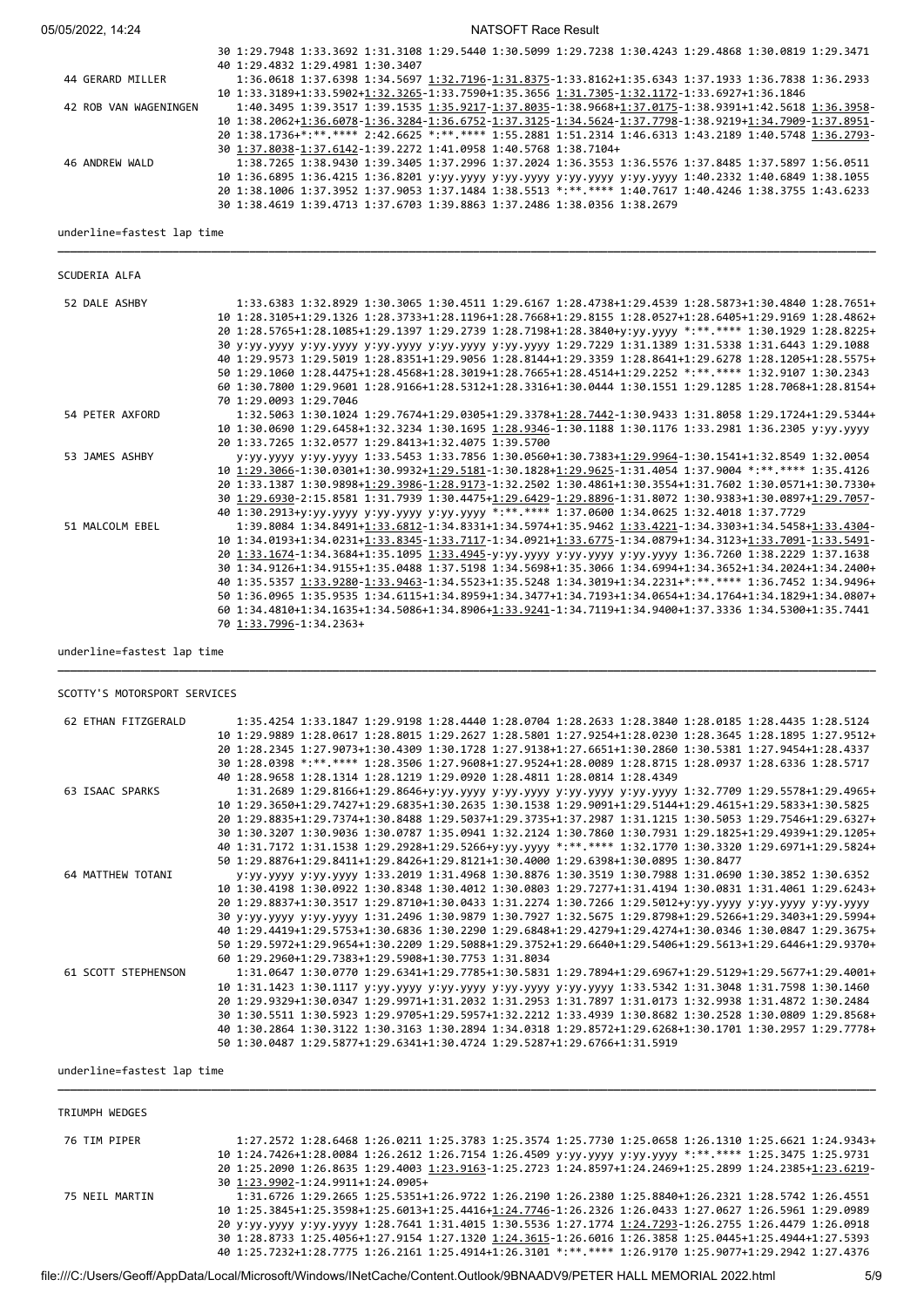## 05/05/2022, 14:24 Result 2010 12:00 NATSOFT Race Result

|                | 50 1:28.6232 1:26.4823 1:27.1669 1:26.6364 1:24.6828-                                                  |
|----------------|--------------------------------------------------------------------------------------------------------|
| 73 DUANE KAAK  | 1:34.7311 1:31.1202 1:31.8135 1:30.8622 1:30.9952 1:30.1890 1:30.3741 1:30.6239 1:30.2372 1:30.6432    |
|                | 10 1:33.2554 1:31.7146 1:31.4090 1:30.9644 1:30.5614 1:30.8381 1:31.6309 1:31.9064 1:31.3698 *:**.**** |
|                | 20 1:30.5173 1:30.4521 1:29.0949+1:29.8731+y:yy.yyyy y:yy.yyyy y:yy.yyyy 1:31.0019 1:31.6274 1:31.4715 |
|                | 30 1:29.7225+1:29.0541+1:31.7561 1:31.7366                                                             |
| 74 MICHAEL KIP | 1:32.2536 1:30.8950+1:30.4318+1:30.7317+1:31.5078 1:32.0693 1:32.4219 1:30.7649+1:30.1219+y:yy.yyyy    |
|                | 10 y:yy.yyyy y:yy.yyyy y:yy.yyyy *:**.**** 1:35.1717 1:32.1574 1:30.9534+1:30.6628+1:30.8899+1:31.5518 |
|                | 20 1:31.4169 1:31.9366 1:30.2416+1:30.3237+1:31.5729 1:30.8078+1:32.9898 1:31.1145 1:30.1887+1:32.1592 |
|                | 30 1:30.6548+1:30.7118+*:**.**** 1:32.5057 1:30.6912+1:29.4566-1:30.5158+1:31.2458 1:31.4936 1:32.1519 |
|                | 40 1:30.1237+1:31.3122 1:30.9952+1:30.2160+1:30.7122+1:31.6044 1:30.4591+1:31.0971 1:31.1181 1:31.0097 |
|                | 50 1:31.9916 1:35.8937                                                                                 |
| 72 IAN COWIE   | 1:38.0190 1:36.7448 1:36.3016 1:36.7292 1:34.0863 1:34.2442 1:34.2091 1:33.6179 1:32.3397 1:33.2825    |
|                | 10 1:31.6312 1:31.7246 1:32.0762 1:32.3798 1:31.9276 1:31.6589 1:31.6271 1:31.4017 1:31.5893 1:33.2006 |
|                | 20 *:**.**** 1:36.6793 y:yy.yyyy y:yy.yyyy y:yy.yyyy y:yy.yyyy 1:34.4072 1:34.7674 1:37.3129 *:**.**** |
|                | 30 1:34.9971 1:34.1484 1:31.9549 1:32.0437 1:30.5578+1:31.6349 1:31.4499 1:31.8743 1:31.0137 1:31.6412 |
|                | 40 1:32.6767 1:32.5020 1:31.0934 1:30.6853+1:32.8299                                                   |
|                |                                                                                                        |

**\_\_\_\_\_\_\_\_\_\_\_\_\_\_\_\_\_\_\_\_\_\_\_\_\_\_\_\_\_\_\_\_\_\_\_\_\_\_\_\_\_\_\_\_\_\_\_\_\_\_\_\_\_\_\_\_\_\_\_\_\_\_\_\_\_\_\_\_\_\_\_\_\_\_\_\_\_\_\_\_\_\_\_\_\_\_\_\_\_\_\_\_\_\_\_\_\_\_\_\_\_\_\_\_\_\_\_\_\_\_\_\_\_\_\_\_\_\_\_\_\_\_\_\_\_\_\_\_**

underline=fastest lap time

MINI-ONS RACING

| 82 NEIL MCLEOD  | 1:28.6348 1:26.9259-y:yy.yyyy y:yy.yyyy y:yy.yyyy y:yy.yyyy 1:28.0688 1:27.6022+1:25.2791-1:25.6957-    |
|-----------------|---------------------------------------------------------------------------------------------------------|
|                 | 10 1:27.9852+1:27.9703+1:28.3322 1:28.3952 *:**.**** 1:29.1493 1:28.7742 1:27.5168+1:28.6728 1:27.1507+ |
|                 | 20 1:26.9239-1:27.3073+1:28.0570 1:27.3441+1:27.2773+1:26.6656-1:28.2115 1:28.0129 1:25.5534-1:27.2140+ |
|                 | 30 1:26.3732-1:28.2799 1:27.8352+1:26.5252-*:**.**** 1:29.1239 1:27.4637+1:26.4121-1:28.8294 1:26.5852- |
|                 | 40 1:26.7203-1:28.1861 1:27.7508+1:27.8439+1:29.8335 1:28.0919 1:27.8020+1:28.0776 1:31.2098            |
| 81 MIKE CORBETT | 1:30.8433 1:28.4732-1:29.8758+1:30.3738 1:31.0815 1:29.6616+1:29.8311+1:29.9361+1:30.0844 1:30.1067     |
|                 | 10 1:30.1527 1:30.4481 1:30.1801 1:31.3246 1:30.2464 1:29.4998+1:30.1699 1:29.7791+1:30.2267 1:29.2923+ |
|                 | 20 1:31.0063 1:30.1193 1:29.9382+1:29.7996+1:35.9667 *:**.**** 1:33.2313 1:29.4670+1:29.8348+1:30.4590  |
|                 | 30 1:31.4656 1:30.8057 1:30.5670 1:29.7649+y:yy.yyyy y:yy.yyyy y:yy.yyyy y:yy.yyyy y:yy.yyyy 1:30.1097  |
|                 | 40 1:30.5262 1:30.9768 1:32.3869 1:29.5494+1:32.7126 *:**.**** 1:31.8418 1:30.1762 1:30.4032 1:29.4736+ |
|                 | 50 1:29.3134+1:29.6217+1:29.7692+1:30.8198 1:32.4992 1:31.2880 1:29.6169+1:29.8121+1:36.6518            |
| 83 SCOTT MARKBY | 1:35.8242 1:33.0158 1:31.9340-1:32.8497+1:32.2975+1:32.1340+1:31.9143-1:33.5779 1:32.1015+1:33.1457     |
|                 | 10 1:32.8678+1:33.0116 1:32.4901+1:33.4396 1:31.5033-1:33.1364 1:33.9517 1:34.4227 1:32.9209+1:32.1172+ |
|                 | 20 1:32.8416+1:33.1783 1:33.7361 1:34.1464 *:**.**** 1:35.5693 1:34.0409 1:35.3597 1:34.1941 1:33.4215  |
|                 | 30 1:34.2241 1:31.8756-1:33.2232 1:32.8532+1:33.0991 1:32.8420+1:33.6064 1:34.0417 1:32.2778+1:33.2153  |
|                 |                                                                                                         |
|                 | 40 1:32.4202+1:32.6441+1:32.8286+y:yy.yyyy y:yy.yyyy y:yy.yyyy 1:33.8742 1:33.1675 1:32.3731+1:33.2583  |
|                 | 50 1:34.0157 1:34.0415 1:33.5430 1:34.0826 1:33.7725                                                    |
| 84 JULIAN SPINK | 1:41.6451 1:38.4020 1:39.8431 1:36.2962 1:37.3575 1:38.6672 1:39.6601 1:37.8693 1:37.5725 1:40.5033     |
|                 | 10 1:36.9221 1:37.0058 1:36.8700 1:38.4265 1:37.7093 1:36.9379 1:36.2066 1:34.3097 1:34.0713 1:36.0802  |
|                 | 20 *:**.**** 1:37.5924 y:yy.yyyy y:yy.yyyy y:yy.yyyy y:yy.yyyy 1:39.5075 1:37.9356 1:36.7135 1:39.9737  |
|                 | 30 1:38.6738 1:35.4329 1:37.0300 1:38.7510 1:36.5360 1:38.2960 1:34.6462 1:37.6297 1:34.1615 1:38.1618  |
|                 | 40 *:**.**** 1:38.8452 1:42.5029 1:37.3183 1:36.9180 1:36.9556 1:36.9007 1:37.3565 1:35.4107 1:36.3072  |
|                 | 50 1:34.8895 1:36.5732 1:34.9035                                                                        |

**\_\_\_\_\_\_\_\_\_\_\_\_\_\_\_\_\_\_\_\_\_\_\_\_\_\_\_\_\_\_\_\_\_\_\_\_\_\_\_\_\_\_\_\_\_\_\_\_\_\_\_\_\_\_\_\_\_\_\_\_\_\_\_\_\_\_\_\_\_\_\_\_\_\_\_\_\_\_\_\_\_\_\_\_\_\_\_\_\_\_\_\_\_\_\_\_\_\_\_\_\_\_\_\_\_\_\_\_\_\_\_\_\_\_\_\_\_\_\_\_\_\_\_\_\_\_\_\_**

#### underline=fastest lap time

| PORSCHE RAIDER             |                                                                                                         |
|----------------------------|---------------------------------------------------------------------------------------------------------|
| 93 AMELIA EIME             | 1:27.6899 1:27.9592 1:26.0604 1:25.9519 1:25.7978 1:30.9348 1:28.2338 1:30.0080 1:27.8432 1:25.4563     |
|                            | 10 1:29 9034 1:25 7551 *:** **** 1:26 6028 1:26 7041 1:29 6350 1:28 7425 1:27 8879 1:27 1812 1:26 0494  |
|                            | 20 1:26.5047 1:25.4457 1:28.6088 1:27.1138 *:**.**** 1:27.4740 1:26.2970 1:27.7917 1:27.0965 1:26.3730  |
|                            | 30 1:26.8159 1:27.6792 1:30.0235 1:29.0387 1:29.1946 1:26.4552 1:27.2355                                |
| 94 DAVID GILBERT           | 1:27.6923+1:29.0311 1:27.7296+1:27.6272+1:26.8251-1:27.0120+1:28.3990 1:28.3598 1:27.3273+1:26.3871-    |
|                            | 10 1:26.7640-1:29.1878 *:**.**** 1:28.2960 1:28.3066 1:28.3895 1:28.5883 1:26.9295-1:27.8390+1:27.3291+ |
|                            | 20 1:27.8558+y:yy.yyyy y:yy.yyyy y:yy.yyyy *:**.**** 1:27.9531+1:29.2020 1:27.9510+1:28.1802 1:28.5673  |
|                            | 30 1:26.8117-1:26.9602-1:28.4700 1:29.1629 1:26.9372-1:27.2011+                                         |
| 96 TIM O'DALY              | 1:30.2738 1:31.3498 1:28.2959 1:27.4412+1:27.4935+1:27.6624+1:28.3966 1:29.9527 1:29.9280 1:30.1185     |
|                            | 10 1:27.8798+*:**.**** 1:32.7103 1:30.1789 1:28.0596 1:27.1089+1:27.5340+1:27.7191+1:27.5108+1:26.9428- |
|                            | 20 1:27.8898+1:27.3197+1:27.1076+*:**.**** 1:31.4131 1:28.0157 1:28.8718 1:28.0267 1:29.3128 1:28.9419  |
|                            | 30 1:27.5980+1:28.4302 1:28.1150 1:28.6012 1:27.9232+1:28.1699 1:30.5950 1:30.8831                      |
| 92 GORDON DOWTHWAITE       | 1:33.0810 1:31.8248+1:33.1227 1:31.9945+1:31.5282+1:32.0247 1:32.2906 1:31.5820+1:31.2203+1:30.7099-    |
|                            | 10 1:32.3866 *:**.**** 1:31.5829+y:yy.yyyy y:yy.yyyy y:yy.yyyy y:yy.yyyy 1:31.7335+1:31.5948+1:31.0943+ |
|                            | 20 1:30.7801-*:**.**** 1:32.1499 1:32.1151 1:33.0655 1:31.6435+1:30.9529-1:31.2774+1:31.9430+y:yy.yyyy  |
|                            | 30 y:yy.yyyy y:yy.yyyy                                                                                  |
| 95 JAYNE DOWTHWAITE        | y:yy.yyyy y:yy.yyyy y:yy.yyyy 1:35.1155 1:34.8637 1:33.0991 1:34.3627 1:32.5736 1:32.4584 *:**.****     |
|                            | 10 1:33.0442 1:31.9581+1:31.2933+1:31.0857+1:31.9074+1:31.0086+1:32.0465 1:32.2868 1:33.2213 1:33.6291  |
|                            | 20 *:**.**** 1:34.2394 1:32.3264 1:32.7055 1:31.6005+1:31.9213+1:31.5132+1:32.8089 1:31.8879+1:31.8374+ |
|                            | 30 1:31.8387+1:31.8076+                                                                                 |
| 91 TIM DUNN                | 1:41.0747 1:38.9455 1:41.6141 1:34.9300-1:35.3543-1:37.8282 1:37.6582 1:43.7260 1:35.3135-1:38.2199     |
|                            | 10 1:38.1739 *:**.**** 1:38.5964 1:39.2857 1:38.7555 1:37.8584 1:35.6908-1:35.2527-1:34.5916-1:36.3081+ |
|                            | 20 1:34.3175-1:35.4149-1:35.0995-1:35.1836-*:**.**** 1:35.3934-1:35.7942-1:35.7734-1:34.2821-1:35.7381- |
|                            | 30 1:37.5305 1:38.0425 1:35.1545-1:38.2119 1:33.6460-1:33.9588-1:33.7348-                               |
| underline=fastest lap time |                                                                                                         |

| DENI DEVILS     |                                                                                                                  |
|-----------------|------------------------------------------------------------------------------------------------------------------|
| 103 RAY MANSON  | $1:35.3732$ $1:29.3669$ $1:28.3612$ $1:29.6924$ $1:28.8684$ $1:27.6128+1:27.8950+1:27.3640+1:27.5283+1:27.3744+$ |
|                 | 10 1:28.5546 1:28.9706 1:28.2043 1:27.5929+1:27.5833+1:27.4465+1:27.9534+1:28.0592 1:28.2839 1:27.2705+          |
|                 | 20 1:27.8408+1:27.9428+1:28.5729 1:29.5128 1:27.8088+1:30.1186 1:29.9163 1:27.4265+1:28.4366 1:30.9685           |
|                 | 30 1:28.0931 *:** **** 1:28.6179 1:27.9531+1:28.0396 1:28.7859 1:28.5121 1:27.9250+1:28.6268 1:28.1356           |
|                 | 40 1:28.0593 1:28.9107 1:28.7317 1:28.6630 1:29.5776 1:30.3420 1:29.1115 1:28.3739 1:32.1639                     |
| 102 TERRY MAHER | 1:33.5762 1:29.9154+1:29.7487+1:29.7507+1:30.4467 1:30.4208 1:30.0186 1:29.8493+1:29.8344+1:29.7868+             |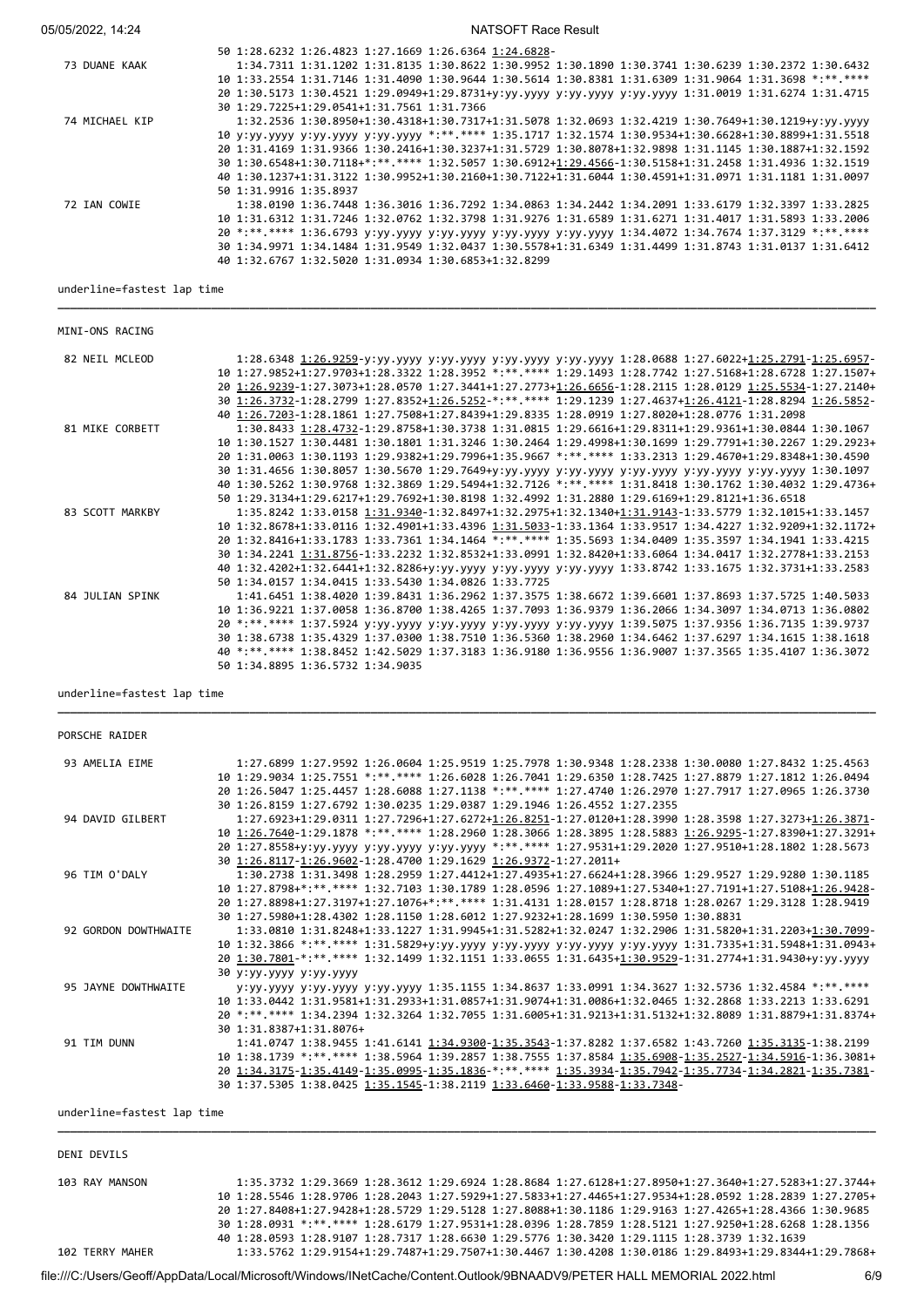05/05/2022, 14:24 NATSOFT Race Result

|                 | 10 1:31.1568 1:29.8341+1:28.6065-1:29.2005+1:28.3539-1:29.6954+1:29.2383+1:29.4266+1:28.8374-1:28.7386- |
|-----------------|---------------------------------------------------------------------------------------------------------|
|                 | 20 1:28.7093-1:29.9498+1:29.2031+1:29.3862+1:30.3975 y:yy.yyyy y:yy.yyyy y:yy.yyyy y:yy.yyyy *:**.****  |
|                 | 30 1:31.0478 1:30.0313 1:30.1977 1:30.5612 1:30.3095 1:32.3209 1:30.2779 1:29.3225+1:29.4712+1:28.6361- |
|                 | 40 1:30.0449 1:30.0121 1:28.2330-1:29.6844+1:28.9291-1:29.5006+1:27.8054-1:29.0644+1:29.0232+1:29.0414+ |
|                 | $501:29.0452+$                                                                                          |
| 101 NEIL GOUDIE | 1:32.5372 1:31.7417 1:31.3058 1:30.9269+1:29.9099-1:32.5712 1:30.0269+1:29.5779-1:30.4361+1:31.4376     |
|                 | 10 1:32.4250 1:30.7280+1:29.9537-1:31.2287 1:29.9137-1:31.3261 1:35.0761 1:32.1488 1:30.3068+1:30.4178+ |
|                 | 20 1:30.1043+1:30.5510+1:29.8758-1:31.1519 1:30.7541+1:30.8223+1:30.4944+y:yy.yyyy y:yy.yyyy y:yy.yyyy  |
|                 | 30 *:**.**** 1:35.0996 1:32.5048 1:31.6419 1:31.1506 1:32.9228 1:31.4228 1:30.0414+1:30.7013+1:30.6265+ |
|                 | 40 1:29.2411-1:29.6080-1:32.9571 1:31.8106 1:30.7916+1:30.1206+1:29.9575-1:31.1132 1:30.1681+1:29.9210- |
|                 | 50 1:30.8755+1:30.1878+1:32.4429 1:30.6270+1:40.9775                                                    |
| 104 PETER SHORT | 1:32.1475 1:30.0542 1:30.5026 1:30.8366 1:30.3686 1:30.9157 1:31.3404 1:32.4505 1:31.3236 1:30.8965     |
|                 | 10 1:30.3301 1:34.4404 1:30.8206 1:34.0450 1:32.0020 1:32.0336 1:31.1890 1:31.9837 1:30.2087 y:yy.yyyy  |
|                 | 20 y:yy.yyyy y:yy.yyyy y:yy.yyyy 1:31.5198 1:29.8796+1:29.6280+1:30.3146 1:30.1790 1:30.6104 1:30.0942  |
|                 | 30 1:30.6834 *:**.**** 1:31.6733 1:32.1468 1:30.3463 1:30.7278 1:30.1282 1:29.9723+1:29.2845+1:30.6878  |
|                 | 40 1:30.6837 1:29.7776+1:29.8478+1:29.7762+1:29.5216+1:30.9124 1:30.0337 1:30.6112 1:29.6904+1:30.2183  |
|                 | 50 1:29.5113+1:30.1920 1:29.9974+1:30.5926 1:30.0736 1:30.6060 1:31.3623 y:yy.yyyy y:yy.yyyy y:yy.yyyy  |
|                 | 60 y:yy.yyyy 1:31.7724 1:30.8332 1:32.1576 1:31.0731 1:32.5510                                          |
|                 |                                                                                                         |

**\_\_\_\_\_\_\_\_\_\_\_\_\_\_\_\_\_\_\_\_\_\_\_\_\_\_\_\_\_\_\_\_\_\_\_\_\_\_\_\_\_\_\_\_\_\_\_\_\_\_\_\_\_\_\_\_\_\_\_\_\_\_\_\_\_\_\_\_\_\_\_\_\_\_\_\_\_\_\_\_\_\_\_\_\_\_\_\_\_\_\_\_\_\_\_\_\_\_\_\_\_\_\_\_\_\_\_\_\_\_\_\_\_\_\_\_\_\_\_\_\_\_\_\_\_\_\_\_**

#### underline=fastest lap time

#### MG MOVERS & GROOVERS

| 111 JASON EDWARDS  | 1:26.7333 1:26.2580 1:23.5128 1:21.7110+1:21.5982+1:21.9161+1:22.1781 1:22.3157 1:22.0831 1:21.2515+    |
|--------------------|---------------------------------------------------------------------------------------------------------|
|                    | 10 1:22.5262 1:23.3168 1:22.9487 1:22.3641 1:22.7916 1:21.0222+1:21.2753+1:21.6824+1:21.3758+1:22.1545  |
|                    | 20 1:21.6218+1:21.5628+1:21.8052+1:21.6415+1:22.1658 1:21.6570+1:21.2647+1:21.2127+1:22.8804 1:21.6590+ |
|                    | 30 1:21.4635+1:21.3571+1:21.6366+1:22.1556 1:22.0801 1:22.0148 1:23.1411 1:22.7291 1:21.2195+1:21.5160+ |
|                    | 40 1:21.6905+1:22.3261 1:24.1220 *:**.**** 1:24.7942 1:23.7060 1:23.4002 1:22.0869 1:23.2884 1:22.4499  |
|                    | 50 1:22.4933 1:22.6361 1:24.6595 1:22.2845 1:22.8004 1:26.4540 1:22.0874 1:22.3532 1:21.8880+1:22.7143  |
|                    | 60 1:22.2802 1:22.3250 1:21.9528+1:22.0032 1:21.5343+1:22.2726 1:22.5119 1:21.6403+1:21.5860+1:21.5693+ |
|                    | 70 1:22.2487 1:24.8155 1:23.8010                                                                        |
| 112 ALEXANDER HICK | 1:29.7321 1:27.1925 1:26.4260+1:27.0790 1:27.7597 1:25.6603-1:27.5723 1:25.5241-1:26.1273+1:29.9463     |
|                    | 10 1:27.8242 y:yy.yyyy *:**.**** 1:29.7490 1:28.7715 1:28.3149 1:29.8032 1:28.6724 1:27.0196 1:27.0197  |
|                    | 20 1:28.6859 1:28.8853 1:28.9704 1:26.7702+1:26.7560+1:26.0816+1:26.2334+1:25.8169-1:25.4376-1:27.3720  |
|                    | 30 1:28.3505 1:27.0147 1:25.8442-1:27.4415 1:28.4881 1:26.5782+1:27.2987 1:28.5114 1:27.4765 1:26.1610+ |
|                    | 40 1:25.0645-1:27.7140 1:28.2804 1:25.8143-y:yy.yyyy y:yy.yyyy                                          |
| 116 ROB HALL       | 1:26.4591-1:34.9654 1:35.0549 1:30.9772-1:30.6320-1:34.2706 1:31.5848+1:31.9270+1:30.6899-1:32.4005     |
|                    | 10 1:31.9067+1:31.7426+1:30.9228-1:31.2524+1:31.7728+1:31.2231+1:31.4220+1:31.8055+1:31.8766+1:33.2923  |
|                    | 20 1:32.7022 1:33.3225 *:**.**** 1:35.8782 1:34.0791 1:33.9453 1:32.9589 1:34.8346 1:32.3726 1:32.2393  |
|                    | 30 1:34.6066 1:33.1001 y:yy.yyyy y:yy.yyyy y:yy.yyyy y:yy.yyyy y:yy.yyyy 1:34.7833 1:31.7990+1:32.3782  |
|                    | 40 1:32.1203 1:32.3233 1:31.6908+1:32.1262 1:31.8531+1:32.0520 1:31.8749+1:31.8597+1:32.7152 1:32.3895  |
|                    | 50 1:33.3279 *:**.**** 1:39.3254 1:34.1351 1:33.3749 1:32.3085 1:31.6995+1:31.2162+1:34.5251 1:32.7759  |
|                    | 60 1:31.2161+1:31.8457+1:31.6497+1:33.8768 1:32.3405 1:30.7748-1:31.4536+1:32.2186 1:34.4099            |
| 115 DICK MANNING   | 1:30.3851+1:30.1070+1:31.2800                                                                           |
| 113 TREVOR DUNFORD | 1:37.5196 1:37.5730 1:38.7013 1:36.0093 1:35.4680 1:38.8402 1:37.8059 y:yy.yyyy y:yy.yyyy y:yy.yyyy     |
|                    | 10 y:yy.yyyy 1:35.2774 1:34.1052 1:35.4748 1:33.5908+1:35.3851 1:33.9047+2:00.7886 y:yy.yyyy y:yy.yyyy  |
|                    | 20 1:37.6266 1:36.2146 1:38.1931 1:36.7924 1:37.6452                                                    |
| 114 TYLER EDWARDS  | y:yy.yyyy y:yy.yyyy 1:37.5287 1:38.5150 1:36.9497+1:36.8121+                                            |

underline=fastest lap time

| <b>RAPID RODENT</b>  |                                                                                                                                                                                                                                                                                                                                                                                                                                                     |
|----------------------|-----------------------------------------------------------------------------------------------------------------------------------------------------------------------------------------------------------------------------------------------------------------------------------------------------------------------------------------------------------------------------------------------------------------------------------------------------|
| 123 MICHAEL MILLIGAN | 1:38.3618 1:33.4715+1:33.1219+1:33.3106+1:33.8453+1:33.8406+1:33.6960+1:33.2176+1:33.8195+1:34.6317<br>10 1:33.7554+1:33.2696+1:33.0580+1:36.6581 *:**.**** 1:33.8078+1:34.0569 1:33.1362+1:33.5811+1:33.0312+<br>20 1:32.7815-1:33.3502+1:32.5838-1:33.9425+1:34.3457 1:33.3817+1:34.2117 1:33.1427+1:33.1717+*:********                                                                                                                           |
|                      | 30 1:35.2023 1:35.9777 1:34.3149 1:33.6985+1:34.7466 1:33.6918+1:33.0199+1:37.4992 1:33.5260+1:33.7327+<br>40 1:33.2377+1:32.9677-                                                                                                                                                                                                                                                                                                                  |
| 125 JOHN COLES       | 1:37.4044 1:37.0457 1:35.5074+1:36.8938 1:36.0981 1:36.2815 1:37.5109 1:36.8064 1:35.6628+1:35.8515+<br>10 1:35.4214+1:36.6864 1:36.9815 *:**.**** 1:36.0802 1:36.1346 1:37.7422 1:36.0683 1:35.7605+1:35.7824+<br>20 y:yy.yyyy y:yy.yyyy y:yy.yyyy y:yy.yyyy 1:38.2577 1:37.6638 1:35.8988+1:36.7586 *:**.**** 1:40.2187                                                                                                                           |
| 124 JIM MYHILL       | 30 1:38.4332 1:35.3669+1:35.3195+1:34.9389-1:34.5563-1:35.5574+1:36.2632 1:36.2092<br>1:38.4434 1:37.5619 1:36.7545 1:35.3375+1:35.2282+1:36.2042 1:34.7901-1:35.7086+1:36.9867 1:35.8243+                                                                                                                                                                                                                                                          |
|                      | 10 1:35.6495+1:35.0139+1:35.9404+1:35.5154+1:35.4598+*:**.**** 1:39.7075 1:36.5677 1:36.5277 1:35.9795+<br>20 1:36.0542 1:36.1597 1:35.6323+1:36.0229 1:35.9831+1:35.8257+y:yy.yyyy y:yy.yyyy y:yy.yyyy y:yy.yyyyy<br>30 1:36.4851 *:**.**** 1:3 <u>4.8912</u> -1:35.2557+1:35.6377+1:38.4062 1:35.5758+y:yy.yyyy y:yy.yyyy y:yy.yyyy                                                                                                               |
| 121 GRAEME POUND     | 40 y:yy.yyyy 1:36.4155 1:35.5745+1:37.1076<br>1:38.8666 1:37.1633+1:36.7508-1:38.9701 1:38.5659 1:38.0194 1:38.8062 1:38.2005 1:37.7455+1:37.7594+<br>10 1:36.9219-1:37.9325+2:02.5022 *:**.**** 1:38.9931 1:39.8792 1:35.5732-1:39.5851 1:37.2339+1:38.5806<br>20 1:37.5685+1:36.7665-1:37.0286+1:44.2387 1:40.2459 1:41.8241 1:37.2007+1:39.0799 *:**.**** 1:36.5469-                                                                             |
| 122 STEVEN BURDON    | 1:38.0021 1:37.3172+y:yy.yyyy y:yy.yyyy y:yy.yyyy y:yy.yyyy 1:37.6677+1:39.3206 1:35.6069-1:37.3095+<br>10 1:37.0286+1:37.2591+1:37.5377+*:**.**** 1:44.6572 1:40.0725 1:38.8284 1:37.6925+1:36.9926-1:38.7021<br>20 1:36.8368-1:37.0634+1:37.3085+1:36.8103-1:35.9530-1:37.2548+1:37.0564+1:38.1919 *:**.**** 1:40.0455<br>30 1:38.4882 1:38.1218 1:39.2755 1:37.3121+1:36.8333-1:36.7491-1:36.8823-1:37.9104+1:37.6846+1:36.9680-<br>40 1:38.4197 |
|                      | 30 1:38.9283 1:39.8895 1:39.9301 1:38.1860 1:35.7004-1:39.1463                                                                                                                                                                                                                                                                                                                                                                                      |

**\_\_\_\_\_\_\_\_\_\_\_\_\_\_\_\_\_\_\_\_\_\_\_\_\_\_\_\_\_\_\_\_\_\_\_\_\_\_\_\_\_\_\_\_\_\_\_\_\_\_\_\_\_\_\_\_\_\_\_\_\_\_\_\_\_\_\_\_\_\_\_\_\_\_\_\_\_\_\_\_\_\_\_\_\_\_\_\_\_\_\_\_\_\_\_\_\_\_\_\_\_\_\_\_\_\_\_\_\_\_\_\_\_\_\_\_\_\_\_\_\_\_\_\_\_\_\_\_**

**\_\_\_\_\_\_\_\_\_\_\_\_\_\_\_\_\_\_\_\_\_\_\_\_\_\_\_\_\_\_\_\_\_\_\_\_\_\_\_\_\_\_\_\_\_\_\_\_\_\_\_\_\_\_\_\_\_\_\_\_\_\_\_\_\_\_\_\_\_\_\_\_\_\_\_\_\_\_\_\_\_\_\_\_\_\_\_\_\_\_\_\_\_\_\_\_\_\_\_\_\_\_\_\_\_\_\_\_\_\_\_\_\_\_\_\_\_\_\_\_\_\_\_\_\_\_\_\_**

underline=fastest lap time

#### DARKSIDE

131 PETER TEAGUE 1:29.8221 1:29.5372 1:30.8629 1:30.5605 1:28.2484+1:29.9779 1:28.1124+1:28.7908+1:27.0618-1:27.4163- 10 1:27.5845-1:28.4586+1:28.6398+1:27.1689-1:30.5233 1:28.2137+1:29.9675 1:26.7166-1:27.6572-y:yy.yyyy 20 y:yy.yyyy y:yy.yyyy y:yy.yyyy 1:28.9778+1:30.0464 1:28.9869+1:27.7644-1:27.6498-1:27.9212-1:28.3603+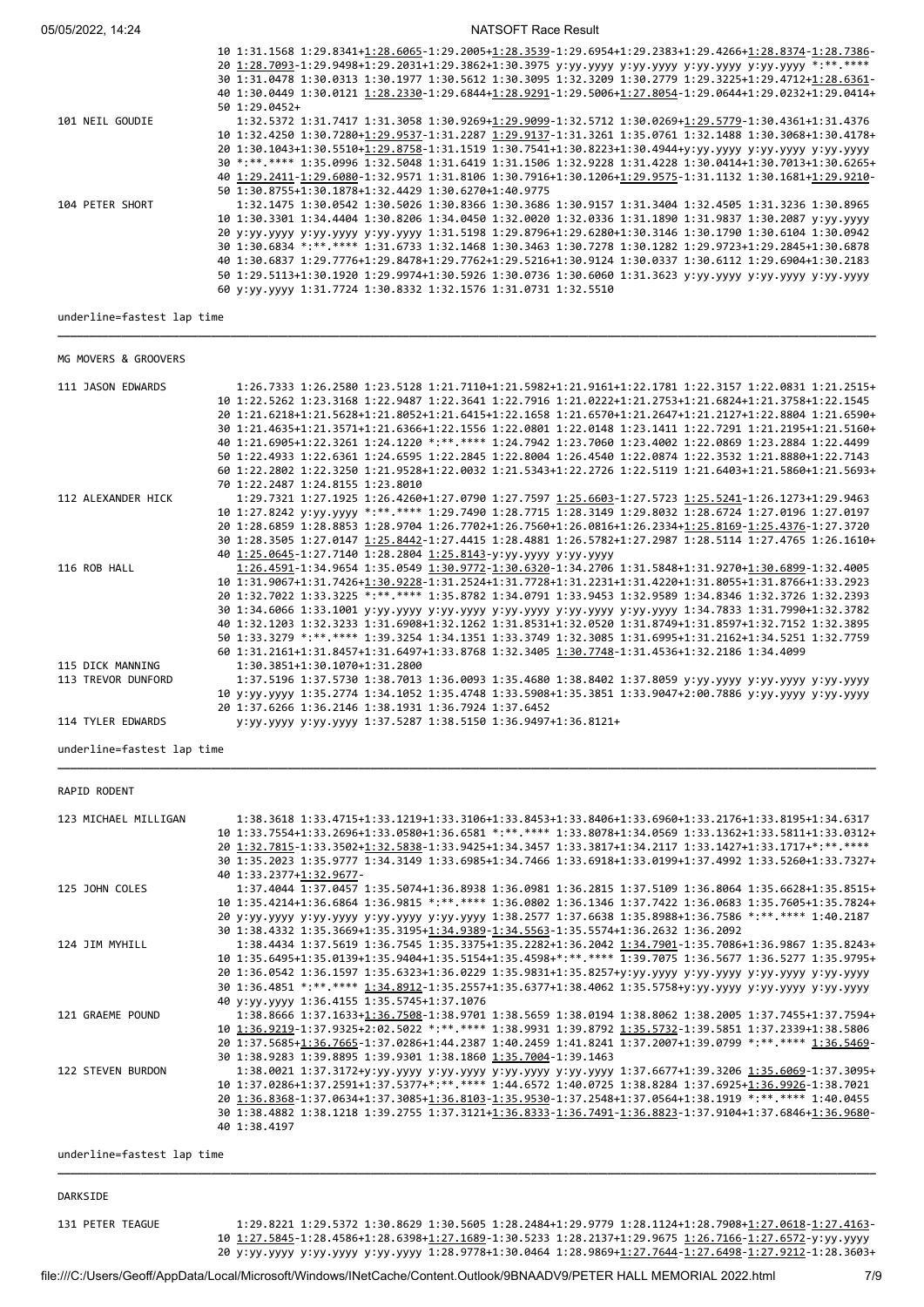NATSOFT Race Result

|                    | 30 1:29.0683 1:29.5152 1:28.6118+1:28.5682+*:**.**** 1:29.8385 1:28.8544+1:32.4434 1:28.9908+1:30.2532  |
|--------------------|---------------------------------------------------------------------------------------------------------|
|                    | 40 1:28.4692+1:30.1077 1:27.4573-1:30.2133 1:26.9879-1:28.9250+1:28.4900+1:27.1503-1:29.1867 1:31.2503  |
|                    | 50 1:31.2117 1:27.9594-1:28.0661+1:29.1736                                                              |
| 133 BARRY PAINE    | 1:35.7397 1:31.6756 1:33.1575 1:29.2652-1:29.5801-1:31.1661 1:29.8943-1:31.1920 1:31.0639 1:29.9681-    |
|                    | 10 1:29.4123-1:31.2048 1:31.2135 1:30.4877+1:31.0268 1:29.7826-1:30.0435+1:31.4780 1:35.1205 1:31.3909  |
|                    | 20 1:29.9707-1:30.1513+1:33.4701 *:**.**** 1:32.6381 1:30.4016+1:30.5762+1:30.8802+1:30.4542+1:31.8777  |
|                    | 30 1:32.3059 1:31.8471 1:29.6067-1:31.3546 1:31.3996 1:31.3210 1:33.9000 y:yy.yyyy y:yy.yyyy y:yy.yyyyy |
|                    | 40 y:yy.yyyy 1:31.9497 1:31.8983 1:32.0863 1:31.2260 1:31.2098 1:30.8719+1:30.8603+1:30.3886+1:29.5509- |
|                    | 50 1:30.2514+1:31.4041 1:31.3057 1:30.0166+1:30.4126+1:30.4266+1:32.7023                                |
| 134 ROWAN PINDER   | 1:31.5363 1:31.4087 1:30.6889+1:30.7743+1:29.8048-1:30.8435+1:30.9431+y:yy.yyyy y:yy.yyyy y:yy.yyyy     |
|                    | 10 y:yy.yyyy 1:30.2133+1:30.4901+1:30.9934+1:30.9738+1:30.8583+1:30.9979+1:30.8129+1:30.6974+1:30.4609+ |
|                    | 20 1:30.7332+1:30.7555+1:29.6249-1:30.7727+1:30.2237+1:30.7986+1:32.1694 *:**.**** 1:32.0720 1:30.6483+ |
|                    | 30 1:31.5132 1:31.0723 1:30.7553+1:31.6418 1:30.6310+1:31.6292 1:30.6890+1:31.5515 1:29.9684-1:30.7347+ |
|                    | 40 1:30.2874+1:30.1278+1:30.3400+1:30.2265+1:30.6983+1:30.5224+1:31.8713 1:30.6893+1:30.7060+1:30.8006+ |
|                    | 50 1:30.5215+1:30.9879+1:31.3273 *:**.**** 1:30.6687+1:30.6057+1:31.1819 1:30.6137+1:29.7918-1:30.6553+ |
|                    | 60 1:31.1538                                                                                            |
| 132 JOHN POWDERHAM | 1:35.8425 1:35.0157 1:35.3914 1:32.9451 1:32.0902 1:32.8650 1:34.3600 1:31.8564+1:31.1730+1:30.8188-    |
|                    | 10 1:30.3594-1:31.2962+1:30.9933-1:31.5255+1:31.4312+1:33.5019 1:32.6203 *:**.**** 1:36.5758 y:yy.yyyy  |
|                    | 20 y:yy.yyyy y:yy.yyyy y:yy.yyyy 1:33.9197 1:33.2084 1:32.9278 1:31.1491+1:30.0736-1:30.5755-1:30.3702- |
|                    | 30 1:30.2524-1:30.8253-1:30.8330-1:30.7410-1:31.1566+1:32.2815 1:29.9410-1:30.6489-1:30.3423-1:29.8879- |
|                    | 40 1:33.2032 1:33.1725 1:30.8415-1:30.0076-1:31.3204+1:32.0459 1:32.6868                                |
|                    |                                                                                                         |

underline=fastest lap time

| TEAM NDCC             |                                                                                                         |
|-----------------------|---------------------------------------------------------------------------------------------------------|
| 154 DAVID WILSON      | 1:23.3201 1:22.1591 1:20.1934-1:23.6666 1:23.4544 1:21.1973+1:21.5329+1:22.3770 1:22.2687 1:21.2921+    |
|                       | 10 1:22.4314 1:24.0027 1:26.3189 1:22.6402 1:23.7757 1:21.9286+*:**.**** 1:27.0257 1:26.3310 1:23.5421  |
|                       | 20 1:21.9696+1:22.0825 1:29.2615 y:yy.yyyy y:yy.yyyy y:yy.yyyy y:yy.yyyy 1:21.7876+1:23.3422 1:22.8441  |
|                       | 30 1:23.1705 1:22.6368 *:**.**** y:yy.yyyy y:yy.yyyy y:yy.yyyy 1:27.2557 1:24.4398 1:23.2619 1:23.6730  |
|                       | 40 1:24.1447 1:25.1681 1:23.6667 1:23.4323 1:25.1216 1:24.3586 1:32.0769 *:**.****                      |
| 155 JOEL WILSON       | v:vv.vvvy 1:26.2711 1:25.0590 1:21.5390+1:22.0937 1:23.0368 1:20.5269-1:24.2866 1:22.4392 1:21.4013+    |
|                       | 10 1:23.0226 1:22.1058 1:22.5564 1:21.2888+1:21.6212+1:24.9068 y:yy.yyyy y:yy.yyyy y:yy.yyyy 1:28.8550  |
|                       | 20 1:25.9927 1:28.1513 1:25.8469 1:23.7961 1:21.7430+1:21.6870+1:23.4280 1:25.4146 1:22.2059 1:22.5130  |
|                       | 30 *:**.**** 1:23.5908 1:25.6722 1:25.9397 1:25.3970 1:27.5721 1:27.6498 1:28.2030 1:23.7487 1:54.6258  |
| 152 ROB ATKINS        | 1:24.0183 1:22.8893 1:21.9844+1:22.5870 1:27.3680 *:**.**** 1:30.3280 1:24.8246 1:24.6406               |
| 153 CRAIG OWEN        | 1:30.2577 1:29.2584+1:28.3391-1:27.3882-1:29.0398+1:28.5188-1:28.1257-1:30.5187 1:27.7387-1:29.5767+    |
|                       | 10 1:27.6543-y:yy.yyyy y:yy.yyyy *:**.**** 1:29.6839+1:28.3740-1:28.7228-1:30.2338 1:28.9644-1:28.6421- |
|                       | 20 1:28.7107-1:29.5882+1:28.6903-1:28.6199-1:28.0389-1:28.2555-1:28.4724-1:28.3847-1:29.6627+y:yy.yyyy  |
|                       | 30 *:**.**** 1:32.1299 1:29.1122+1:26.4630-1:29.5251+1:29.6169+1:28.7781-1:29.9578+1:28.0785-1:28.5650- |
|                       | 40 1:30.0867 1:28.3378-1:35.8568 *:**.**** 1:30.1981 1:30.2857 1:28.8460-1:30.3879 1:32.1969 1:28.6758- |
|                       | 50 1:31.3388 1:30.5895 1:26.4571-1:25.8559-1:47.1586                                                    |
| 151 ANTHONY HARRADINE | 1:34.2542 1:32.0828 1:29.4296 1:28.1091+1:29.1290 1:27.1947-1:27.8162-1:30.7685 1:28.8498+1:28.6081+    |
|                       | 10 1:29.0230 1:27.6489-1:29.9506 1:28.7764+1:27.8147-1:29.7892 1:28.2507+*:**.**** 1:41.9978 1:28.0493+ |
|                       | 20 1:30.1244 1:29.4962 1:28.6925+1:27.6592-1:29.1561 1:28.6624+1:29.5595 1:29.3987 1:27.9558-1:28.0713+ |
|                       | 30 1:30.0878 1:28.9338+1:31.3898 *:**.**** 1:29.9335 1:30.0428 1:30.8396 1:27.6377-1:29.4411 1:30.0949  |
|                       | 40 1:29.1859 1:27.7602-1:28.8967+1:30.0949 1:28.1335+1:28.2273+1:28.4187+1:31.2544 1:29.1263 1:30.1011  |

**\_\_\_\_\_\_\_\_\_\_\_\_\_\_\_\_\_\_\_\_\_\_\_\_\_\_\_\_\_\_\_\_\_\_\_\_\_\_\_\_\_\_\_\_\_\_\_\_\_\_\_\_\_\_\_\_\_\_\_\_\_\_\_\_\_\_\_\_\_\_\_\_\_\_\_\_\_\_\_\_\_\_\_\_\_\_\_\_\_\_\_\_\_\_\_\_\_\_\_\_\_\_\_\_\_\_\_\_\_\_\_\_\_\_\_\_\_\_\_\_\_\_\_\_\_\_\_\_**

**\_\_\_\_\_\_\_\_\_\_\_\_\_\_\_\_\_\_\_\_\_\_\_\_\_\_\_\_\_\_\_\_\_\_\_\_\_\_\_\_\_\_\_\_\_\_\_\_\_\_\_\_\_\_\_\_\_\_\_\_\_\_\_\_\_\_\_\_\_\_\_\_\_\_\_\_\_\_\_\_\_\_\_\_\_\_\_\_\_\_\_\_\_\_\_\_\_\_\_\_\_\_\_\_\_\_\_\_\_\_\_\_\_\_\_\_\_\_\_\_\_\_\_\_\_\_\_\_**

underline=fastest lap time

|                            | ALL ALFA |                      |                                                                                                                                                                                                                                                                                                                                                                                                                                                                                                                                                                                                                                                                                                                                                                                                                                     |
|----------------------------|----------|----------------------|-------------------------------------------------------------------------------------------------------------------------------------------------------------------------------------------------------------------------------------------------------------------------------------------------------------------------------------------------------------------------------------------------------------------------------------------------------------------------------------------------------------------------------------------------------------------------------------------------------------------------------------------------------------------------------------------------------------------------------------------------------------------------------------------------------------------------------------|
|                            |          | 161 MARK THOMAS      | 1:31.5826 1:32.9782 1:32.5374 1:32.6311 1:30.2365+1:30.7399+1:31.6290 1:29.9664-1:31.0935 1:31.0031<br>10 1:30.9367+1:30.9523+1:30.4647+1:31.1153 y:yy.yyyy y:yy.yyyy y:yy.yyyy y:yy.yyyy 1:32.2087 1:29.8781-<br>20 1:29.8880-1:30.6023+1:30.1171+1:30.1808+1:30.3457+1:30.4749+1:30.6219+1:30.5757+1:29.7343-1:33.1863<br>30 *:**.**** 1:34.6845 1:33.2112 1:31.9198 1:30.9642+1:30.6460+1:31.5620 1:30.6457+1:30.6028+1:30.2877+<br>40 1:30.1188+1:32.1950 1:30.0703+1:30.7633+1:31.6709 1:30.5769+1:30.3392+1:30.0162+1:30.5416+1:29.8574-                                                                                                                                                                                                                                                                                      |
|                            |          |                      | 50 1:32.0738 1:30.0653+1:31.8225 1:30.3146+1:30.8371+1:31.0685 1:30.8675+1:30.9363+*:**.**** 1:33.0556<br>60 1:31.3028 1:31.3931 1:35.1196 1:31.6191 1:30.9823+1:31.0512 1:30.0852+1:30.0694+1:30.0785+1:29.7605-<br>70 1:29.9782-1:32.3877 1:30.6989+1:30.5617+1:30.2805+1:31.0248 1:30.1268+1:30.5086+1:30.4015+1:29.8626-<br>80 1:30.1966+1:33.8383 1:44.9647                                                                                                                                                                                                                                                                                                                                                                                                                                                                    |
|                            |          | 162 ADAM SAVIS       | 1:36.2942 1:36.6586 1:35.1622 1:33.0336+1:32.7847-1:32.8790-1:34.1699 1:33.4807+1:32.8614-1:32.3202-<br>10 1:32.9435-1:33.0890+1:33.2812+1:32.3439-1:33.9002+1:35.3986 1:33.2699+1:33.0988+1:32.9977-1:32.5693-<br>20 1:32.4035-1:33.5385+1:30.7374-1:32.7220-1:33.8598+1:32.6835-1:33.7717+1:32.9122-1:33.1347+1:33.3052+<br>30 1:34.3722 1:33.2700+1:31.4999-1:32.8641-1:33.0892+                                                                                                                                                                                                                                                                                                                                                                                                                                                 |
|                            |          | 163 NICK SHARPLEY    | 1:32.0133+1:32.4011+1:32.6519+1:32.4518+1:33.2895 1:33.0058 1:33.6595 1:33.1133 1:33.4119 1:33.6732<br>10 1:32.2517+1:32.4052+1:33.3487 1:36.2963 1:33.0954 1:32.3126+1:35.5003 1:33.9389 1:32.8978+1:32.2150+<br>20 1:32.9989+1:32.4374+                                                                                                                                                                                                                                                                                                                                                                                                                                                                                                                                                                                           |
|                            |          | 164 PHIL RADOSLOVICH | V:VV.VVVV V:VV.VVVV 1:38.0552 1:37.1678 1:39.7544 1:38.3350 1:36.9755 1:36.9097 1:40.7925 1:37.9131<br>10 1:37.3646 1:37.1418 1:38.0378 1:36.9219 1:37.5681 1:39.3095 1:37.8457 1:38.1391 1:36.5161 1:36.2428<br>20 1:36.0285 1:36.8953 1:36.7005 1:35.8825+1:36.0746 1:36.0525 y:yy.yyyy y:yy.yyyy y:yy.yyyy y:yy.yyyyy<br>30 1:37.8114 1:35.9889+1:38.8132 1:38.0838 1:36.3702 1:36.5996 1:36.1439 *:** **** 1:37.2954 1:35.5922+<br>40 1:35.9358+1:35.5415+1:35.4791+1:36.2682 1:36.2264 y:yy.yyyy y:yy.yyyy y:yy.yyyy y:yy.yyyy 1:36.5096<br>50.1235.0545+1:37.0072 1:35.7969+1:35.4430+1:36.5390 1:35.5056+1:36.4258 1:35.5104+1:36.3952 1:36.0505<br>60 1:38.1375 1:35.6467+1:35.5937+1:34.8519-1:35.3686+1:35.2748+1:36.5522 1:38.1829 1:38.2660 1:37.1180<br>70 1:35.4011+1:34.5560-1:36.0595 1:36.2577 1:36.2278 1:36.0048 |
| underline=fastest lap time |          |                      |                                                                                                                                                                                                                                                                                                                                                                                                                                                                                                                                                                                                                                                                                                                                                                                                                                     |

```
SCOUT MOTORSPORT
```

| 174 TOBY TRENWITH | 1:30.3069 1:28.4359+1:28.9924+1:28.9480+1:28.8963+1:28.7955+1:28.9974+1:32.1580 1:28.9029+1:29.0707    |
|-------------------|--------------------------------------------------------------------------------------------------------|
|                   | 10 1:29.8092 1:30.6747 1:29.3159 1:28.0086+1:29.6578 1:28.1251+1:28.9478+1:29.6905 1:27.6939-1:29.7930 |
|                   | 20 y:yy.yyyy y:yy.yyyy 1:30.2750 1:29.1602 1:28.7084+1:27.8805-1:28.5583+1:27.4822-1:28.9275+1:38.5521 |